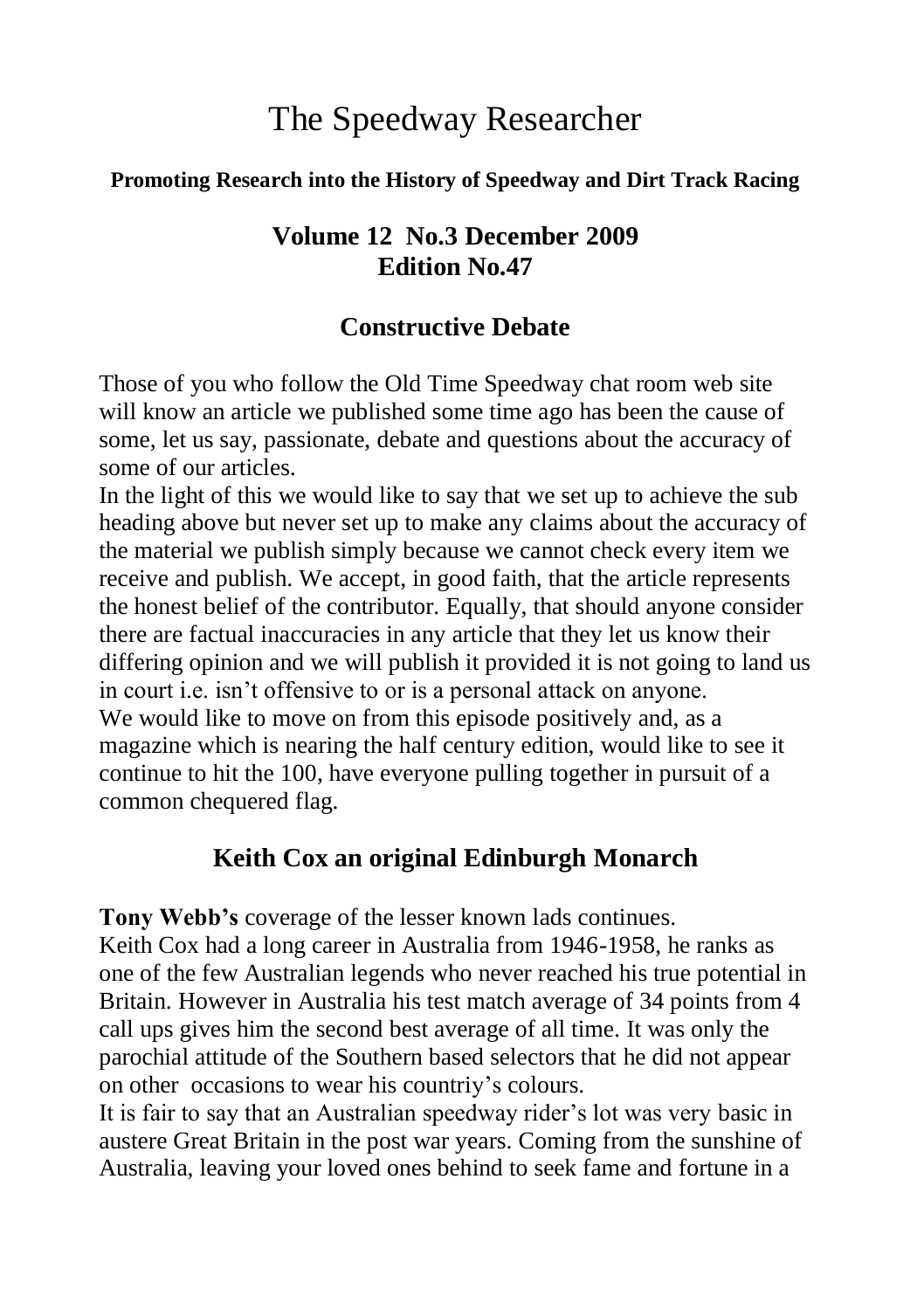different land was a tough call. Food and petrol rationing, inclement weather and tiny tracks must have tested those that ventured to the utmost.

In that 1948 season there were many Australians in the second division so Keith was always meeting up with riders who he had raced against in Brisbane. At nearby Glasgow the Tigers Buck Ryan and Junior Bainbridge, in the North east, Newcastle had three Queenslanders, Bonnie Waddell, Keith Gurtner and veteran Charlie Spinks. Among fellow countrymen racing in England in the second division at the time were Gruff Garland, Jack Bibby Arthur Payne, Graham Warren and Buck Whitby. Charlie Spinks who had spent the war years in the UK stated on his return to Brisbane that he lived on horse meat during 1948, I suspect the standard of living in post war Britain was a shock to many riders at the time.

A keen all round motorcyclist Keith now in his 85th year lives in the South East Brisbane area. Still keenly interested in speedway he attended the Australian veterans dinner in Sydney in 2002.

Born in the Brisbane suburb of Corinda, Queensland in 1923, he recalls hearing the sound of speedway motorcycles at Davies Park from his bedroom window. The family moved to Pomona, near Gympie where he showed early promise as a boxer, but motorcycles were to be his life. The first machine was a 350 Douglas which he rode from the family farm to school, Starting in scrambles in 1945 on a 500v twin road bike, he progressed to a Jap engined Enfield and a Velocette Viper , winning a Queensland title on the way. Keith also won the last road race at the almost forgotten venue of Kingston, now a heavily populated Brisbane suburb and competed in motorcycle events at Strathpine and Lowood. His speedway career began at Brisbane"s Ekka under Frank Arthur in late 1946. On a Rudge machine, his promise was recognised by Victorian rider Andy Menzies who took the young Queenslander under his wing. Andy prepared a new machine for Keith and taught him a lot of mechanical skills, his career took off from that point. There was a lot of competition in that first post war season in Brisbane. Archie Neill, New Zealander Harold Fairhurst, Hughie Geddes, Morrie Bond, Keith Gurtner and Andy Menzies all provided some tough opposition for the young rider

In his first meeting on September 7 1946 Keith won his handicap event, by the next meeting he was on a 10 yard handicap. He missed the meeting of 28 September after being involved in a road accident with a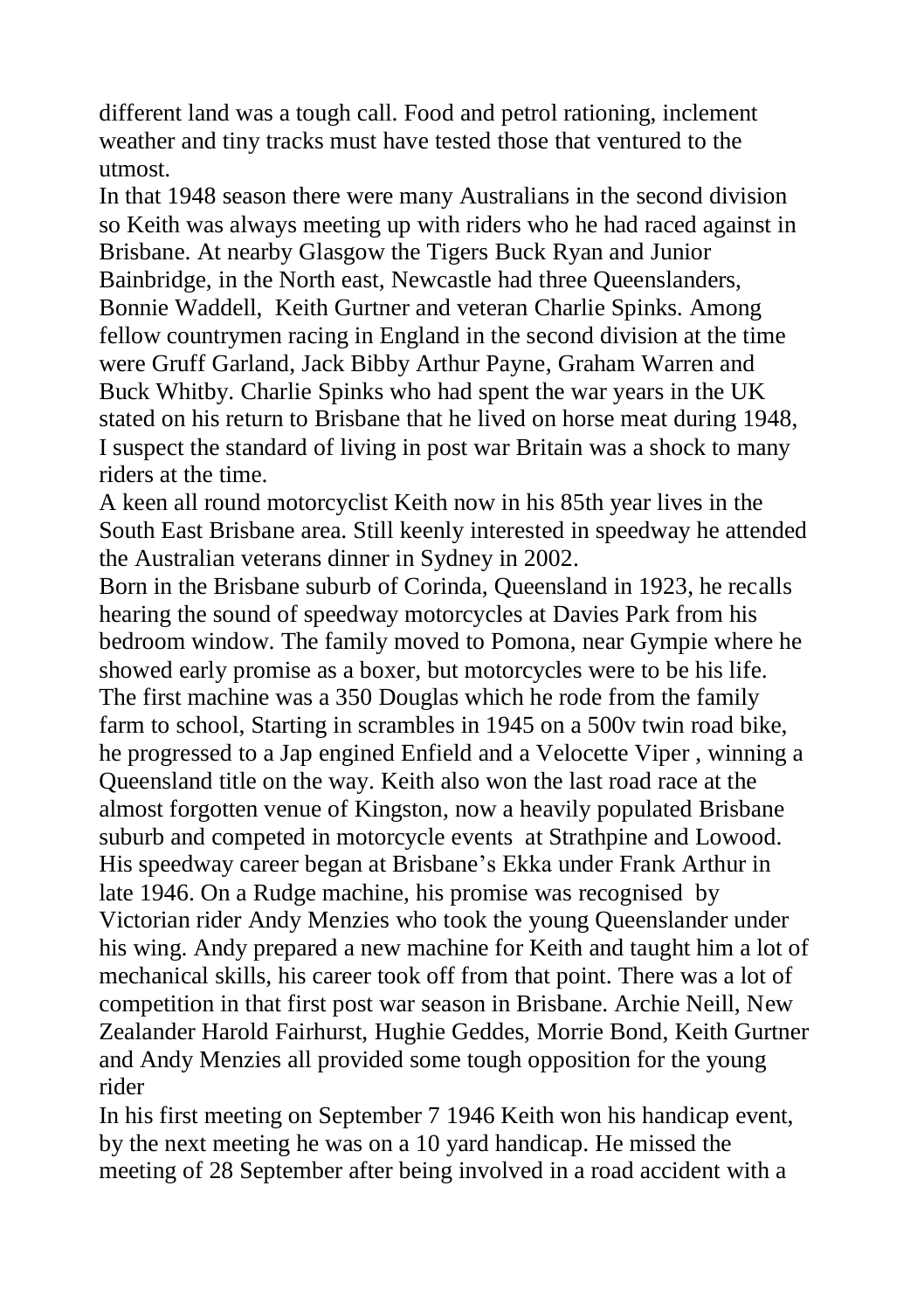three ton truck. He was injured again in a track spill in October but bounced back to record his first scrach race win in November. In that first season he won an interstate pairs with partner Keith Gurtner. His success continued during the 1947 season when he was spotted by Clem Mitchell for the newly formed Scottish team Edinburgh for the 1948. UK Second Division season, Australian team mates were South Australians Clem and veteran Bill Maddern.

Keith arrived in Scotland for his first meeting on April 24 1948 for the match against Bristol Bulldogs, after a last in his first race, he gained a valuable third in his second ride beating Johnny Hole, as Clem Mitchell came first this gave the Monarchs a 4-2 heat win. Over the next few meetings he was paired with the experienced New Zealander Dick Campbell, Londoner Eddie Lack and Bert Shearer. He established a good understanding with Campbell and they team rode efficiently. A workshop was set up under the grandstands at Meadowbank where Keith was able to learn the tricks of the trade from his experienced team mates. The following week he got his first race win in a five paid six against the Sheffield Tigers. He endeared himself to the Monarchs supporters with 4 point score in a 45 –39 home win over the Fleetwood Flyers on May 8. Birmingham Brummies were the visitors to Old Meadow Bank on May 17 when Keith continued his early promise with a 3 point return he had now got the hang of the 368 yard circuit

On May 20 Keith had his first visit to the Middlesboro track but could not adjust to the tricky Yorkshire circuit and scored one paid 2 in the Monarchs defeat. Back in Edinburgh on May 29 he got his second race win in the 46-38 defeat of Sheffield with a final score of 4 paid 5. At home the following week for reasons unknown he did not ride. This was the start of a three match period beset with misfortune. A taste of the inclement British weather was experienced when the Monarchs travelled to Sheffield to meet Birmingham on June 5 when torrential rain caused the stoppage before Keith could experience the larger 395 yard Owlerton track., a second away match at Middlesbrough was also disastrous with a fall, an engine failure and a meagre I point return. The travels around Britain continued with a meeting at Birmingham on 12

June but the gremlins struck again with engine failure.

The Monarchs could only raise 20 points to the Tigers 64 when they were thrashed at Sheffield on June 24, but Keith had his best meeting of the month with a score of 3 paid 1.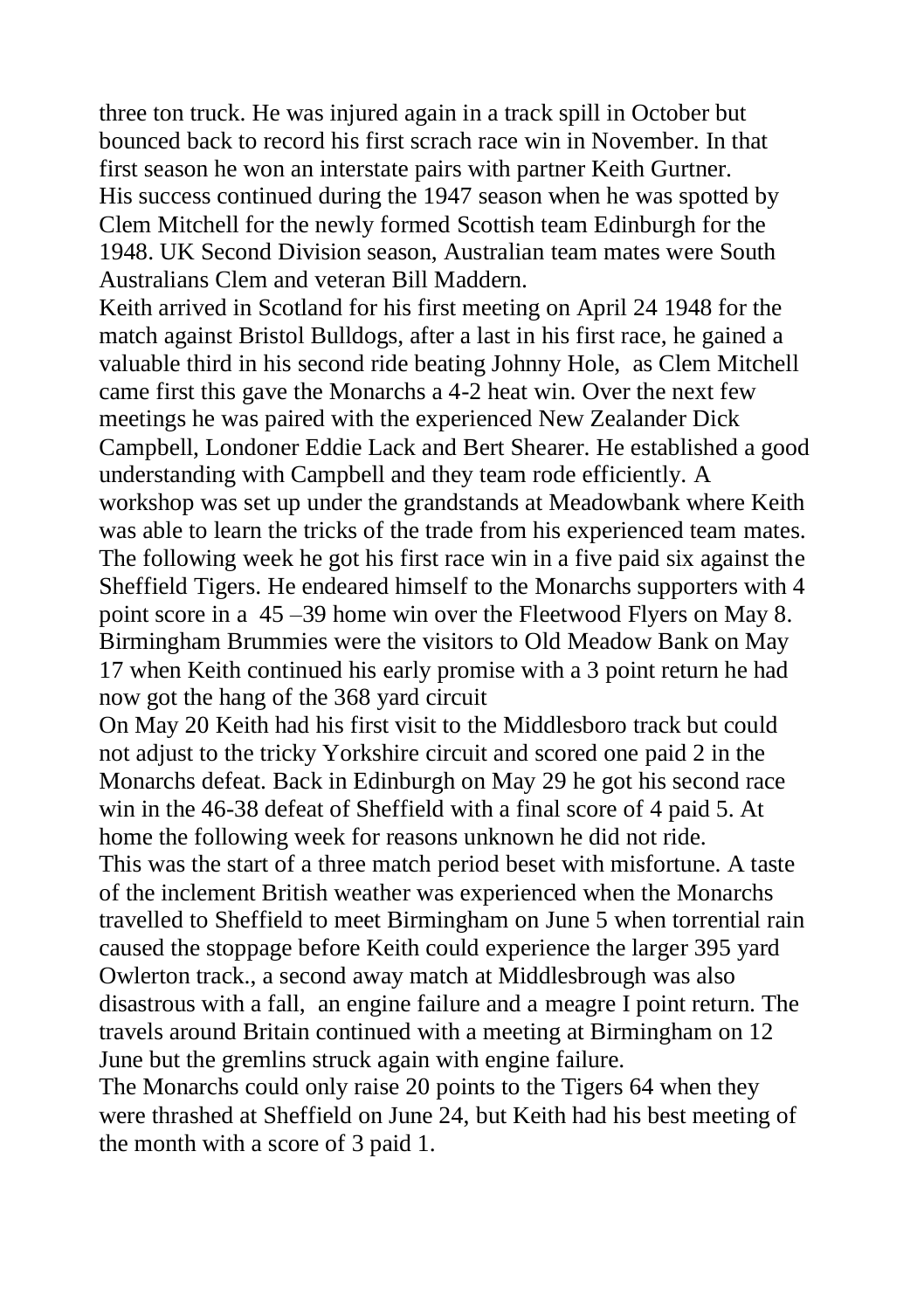The month of July opened with a score of 2 plus 1 when he was the match winner in a 42-41 home victory over Fleetwood at home. A visit back to Perry Barr on July 5 saw a 1 paid 1, but a return to Middlesboro again proved a bogey track with a duck on July 15. Then a good home score against the Bristol Bulldogs on July17 with a 4 paid 6. Three days later the team were in the north-west for a meeting at Fleetwood where on another new circuit Keith did well to score 1 paid 1. These bonus points were crucial to the team"s performance in these close matches. With the summer evenings now closing in there were less matches in August, at home against Fleetwood a 4 paid 6 and a 3 paid 4 against Bristol, then a better return away at Sheffield with a 4 paid 5 on August 19. (Note: Bonus points were not introduced until 1950 but it helps put the scores into a modern context. Eds)

The season began winding down in September, but Keith was just starting to hit the traps. A score of 8 plus 1 at home to Middlesbrough was his best of the season, a lapse at the tricky 290 yard Knowle track in Bristol with a zero, and a lowly 2 at Norwich, a 425 yard track that one would have thought he would excel on., were then counter acted with a terrific 6 paid 2 when the Norwich Stars led by Queenslander Bert Spencer came to Scotland on 20 September. This was to be Keith's final appearance at Edinburgh. The fans clamoured for his return in 1949, but this was not to be.

His British career finished with away meetings at Fleetwood on October 5 and his final meeting at Sheffield on October 7 when a 2 plus 1 was his final contribution to the Monarchs first post war season.

In that season Keith rode 22 league matches to score 51 points and 5 challenge matches that gave him a first year league average of 2.32. Sadly this was to be his only season in UK much to the disappointment of the thousands of Edinburgh fans who had taken the Aussie trier into their hearts. British promoters continued to make overtures but Keith, who had a steady job with PMG, resisted all offers. It is easy to see the promoters interest as Keith had proved to be the best of the Queenslanders in UK in 1948. His team riding had produced bonus points and often his contribution was the difference between a win or a loss for the Monarchs. Reflecting on his decision not to return to Edinburgh in 1949, Keith reckons that the Monarchs benefited as his replacement was a young unknown from Adelaide who was to become A double World champion…Jack Young!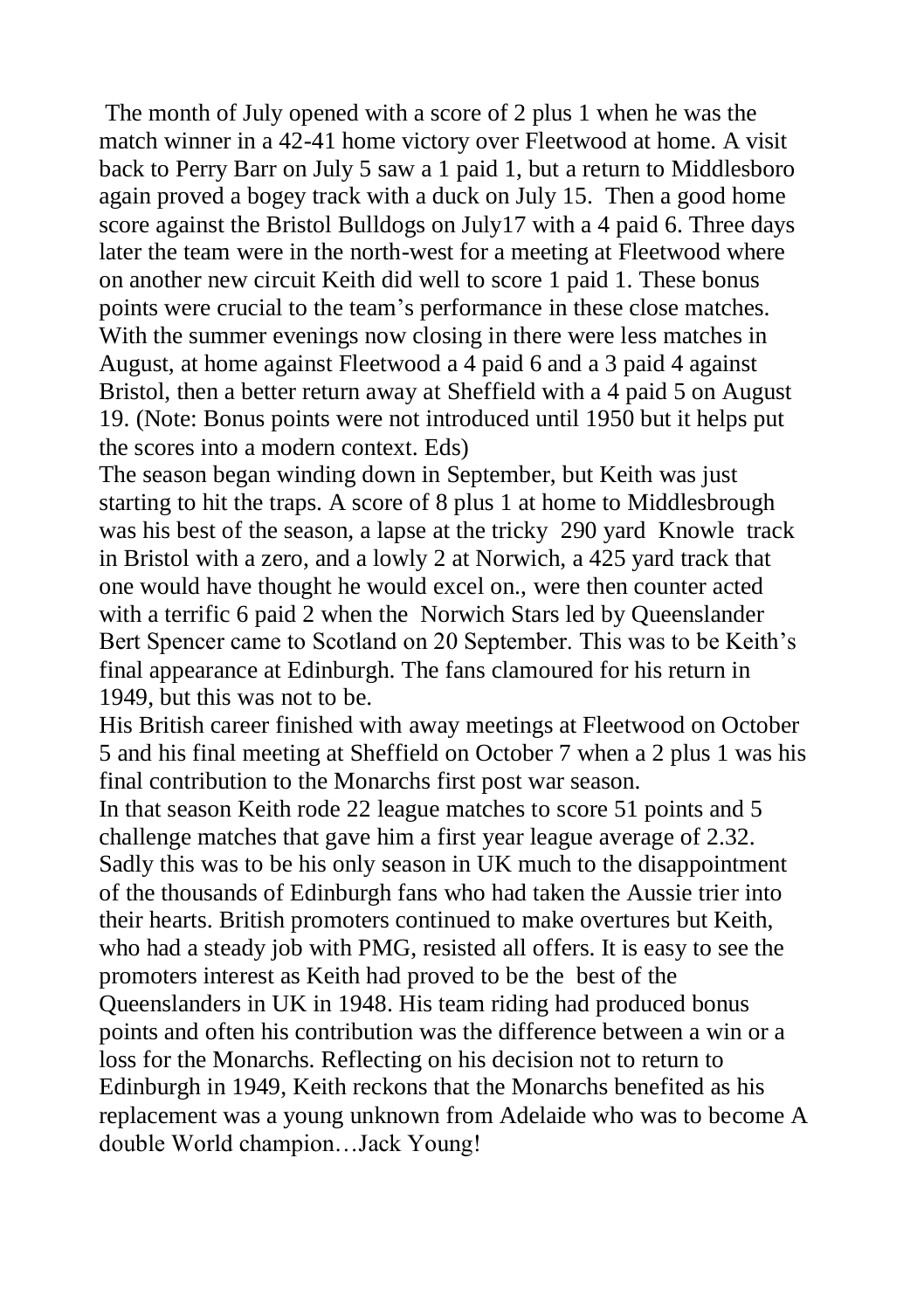Back home in Brisbane Keith soon put his overseas experience to good use and soon became the man to beat at the EKKA track, although he have to give second best to veteran Dick Smythe in his first two meetings in Brisbane. In the 1948/49 Australian title held in Brisbane he scored 6 points. At Lismore speedway in 1949 Keith won the Lismore and Northern Rivers championship on a rocket powered bike which was the first and last time he tried the alternative power, he still remembers the pain from his scorched leathers which made sitting down impossible for a couple of weeks afterwards!

During 1947-49 the two Keiths Gurtner and, Cox were the idols of Brisbane speedway faithfuls. Often starting 150 yards back Keith Cox"s surges around the outside where angels fear to tread thrilled the fans at every meeting. Talking of handicaps in Melbourne he was placed a massive 220 yards back...1948-1958 he won the points score 8 times plus several Best pairs meetings with his great friend Keith Gurtner There were no shortage of meetings at that time with Ipswich, Toowoomba, and Lismore NSW all popular venues.

Keith's remarkable test match career began in 1949 when he scored 8 points in the third test against England in Brisbane. He was to repeat the same score in his next two test caps, Brisbane again in the 1950/51 and 1951/52 series. His final Australian appearance in 1952/53 he was in the double figures with a score of 10 points.

Keith"s Australian title records were a bronze medal in 1947 when he ran third behind his mentor Menzies and winner Charlie Spinks at the Ekka. In the Queensland Solo title solo titles his best performance was in 1958 when he won the title from Keith Gurtner and Peter Dykes. He was runner up in 1954 and 1957. His other rostrum places were joint third with Vic Sage in 1953 and third in both the 3 lap and 4 lap in 1956. It is a moot point with Keith that historians overlook the fact that arch rival Gurtner won 5 of his 7 titles after he had retired!

A remarkable career came to a close on June 25 1958 after his Queensland title win , he had also won the Queensland grass track title , so he retired on a winning note. He did return to race in a Memorial meeting for speedcar star Steve Howman who lost his life in a track crash in Adelaide.

Fishing on Moreton Bay with close friend Gurtie and family became his focus from there on. Although fierce rivals on- track, the two Keiths enjoyed a close friendship off- track. Both had homes on Moreton Island.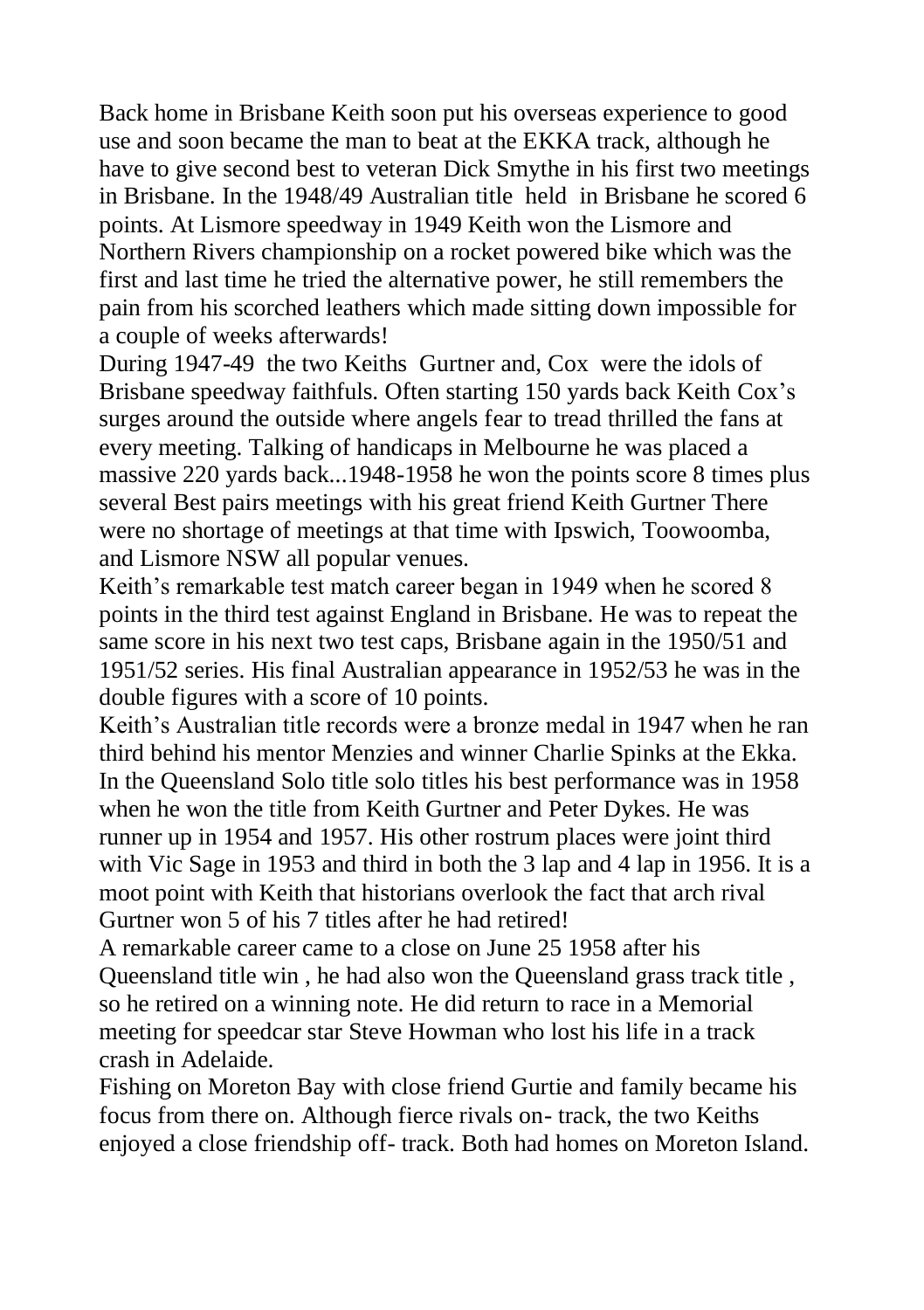Throughout his career Keith was very fortunate with injuries. In March 1956 he suffered a broken collarbone. He was also a victim of a spectacular crash at the Ekka on December 5 1953 when his machine broke in two causing him to somersault twice landing within inches of the fence. but he survived this one without injury. His luck was out that evening as he was one of five riders to come down after Harry Adams the limit man fell in front of the field, but again escaped injury. Other injuries were a broken scaphoid and the loss off a couple of teeth.

In recalling the stars of the past Keith is quick to name Lionel Levy, Jack Young Graham Warren and Aub Lawson as the super stars of the 1950"s. He also pays respect to the help he received from pioneers Charlie Spinks on getting his head into gear with his mental approach and Andy Menzies for his mechanical skills. Of the British riders who rode in Queensland, he remembers Howdy Byford as a great entertainer both on and off track, and the skills of Ken McKinlay, Olly Hart and Eddie Rigg. Of the 1948 UK season Keith astounded his team mates at Newcastle one night when he attempted to take Alec "Farmer" Grant on the outside at the tight Brough park circuit. Unknown to Keith this was a no-no at Newcastle as "Farmer" was blind in the right eye, but he lived to tell the tale.

Keith returned to the track on his  $70<sup>th</sup>$  birthday, rode in an exhibition race at the Ekka clocking a time of 19 seconds only 2 seconds slower than his race times of his vintage years.

Nowadays his main interest is the Ulysses Motorcycle club, to be a member you can join at 40 but remain a junior until you reach 50. The clubs motto is "Grow Old Disgracefully". Keith was President. 1993- 1995 and has seen the club grow nationally from 2,500 members in 1988 to 22,000 today. The club are respected for their charity work that includes the Annual Mater Hospital Lollipop run and they are leading contributors to the Arthritis Foundation.

Keith and his wife Myra have travelled around Australia twice by motorcycle, also taking many interstate trips including a trip to Adelaide from Brisbane in 48 hours.

Keith follows the Grand Prix series on DVD and is well up on present day speedway, although he considers it was more spectacular in his day. Townsville resident Ray Braund, son of former Brisbane rider Bill Braund, remembers working at the Post office in Brisbane where several former speedway riders worked, among them Keith, Dicky Smythe Des Simon and Keith Gurtner.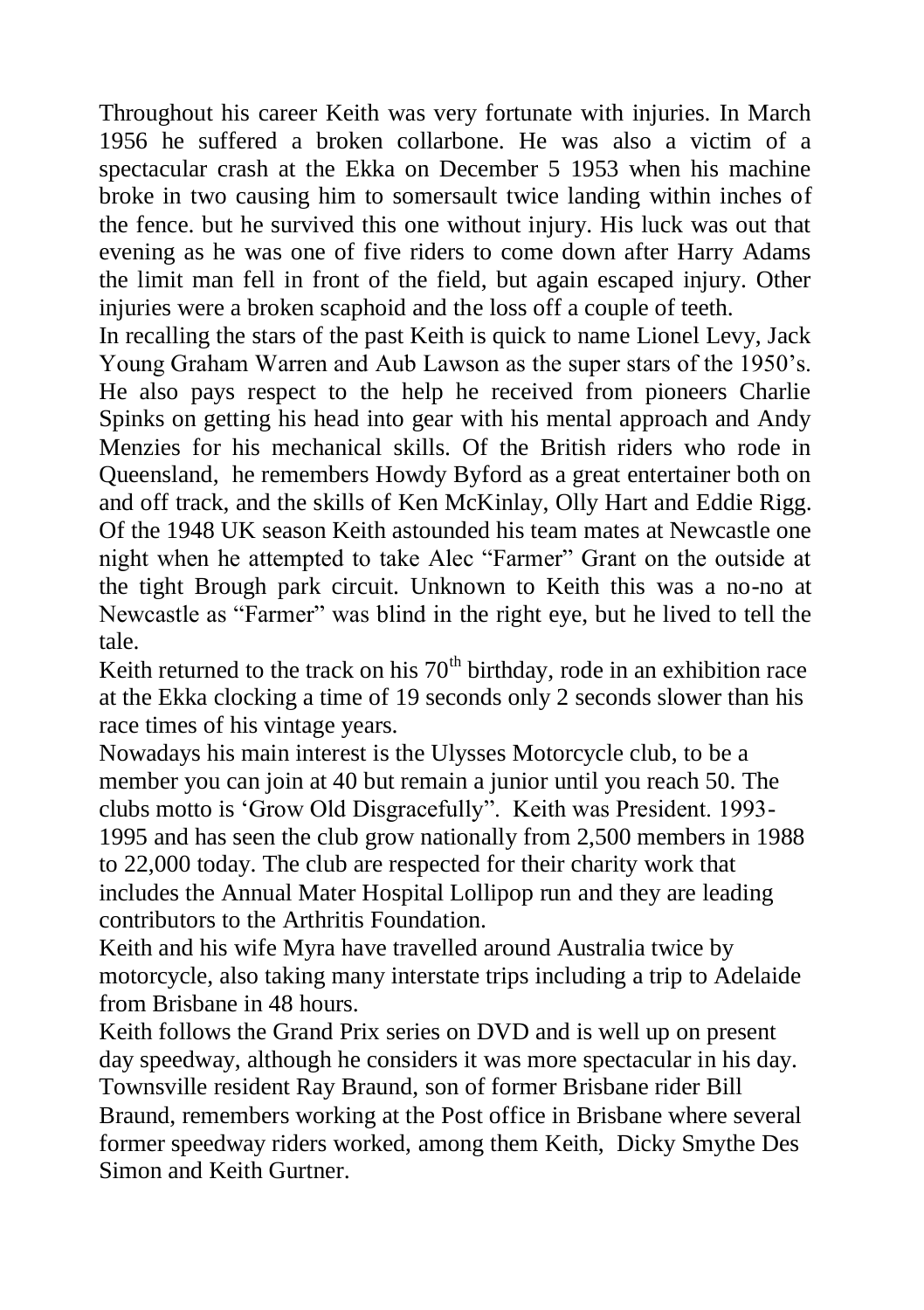Barry Forsyth respected Brisbane Speedway researcher considers that Keith had the most potential of all post war Brisbane riders. He recalls with admiration Keith's ability to put on a show every time he rode and his skill in going through almost non existent gaps to avoid fallen riders in the hurly burly of handicap events.

Barry, who as a youngster worked for Vic Huxley Motorcycles remembers how the Adelaide street workshops were a haven for Brisbane riders, Keith included, to call in for a yarn and a brew. Speedway has always been a family sport, the halcyon years of the fifties and sixties are still vivid memories, the exploits of Keith Cox are indeed legendary and are an important part in Queensland"s speedway and social history.

**Statistics** 1948 EDINBURGH DIV 2 22 MEETINGS 51 POINTS CMA 2.32 Australian Caps 1949-50 Brisbane 8 points 1950-51 Brisbane 8 points 1951-52 Brisbane 8 points 1952-53 Brisbane 10 points

AustralianTtitle 1947 Second Queensland titles 1953 third 1954 second 1956 third 1957 second

1958 first

#### **Alec Jackson**

The Wembley programme of  $15<sup>th</sup>$  September 1949 dropped a bombshell on its readers in announcing the retirement of the guru of Wembley, Alec Jackson. The story is as follows:

On the advice of his doctors, Mr. Alec Jackson, Speedway Manager at Wembley since 1932, is to retire at the end of this present season. He is to take up farming in the North.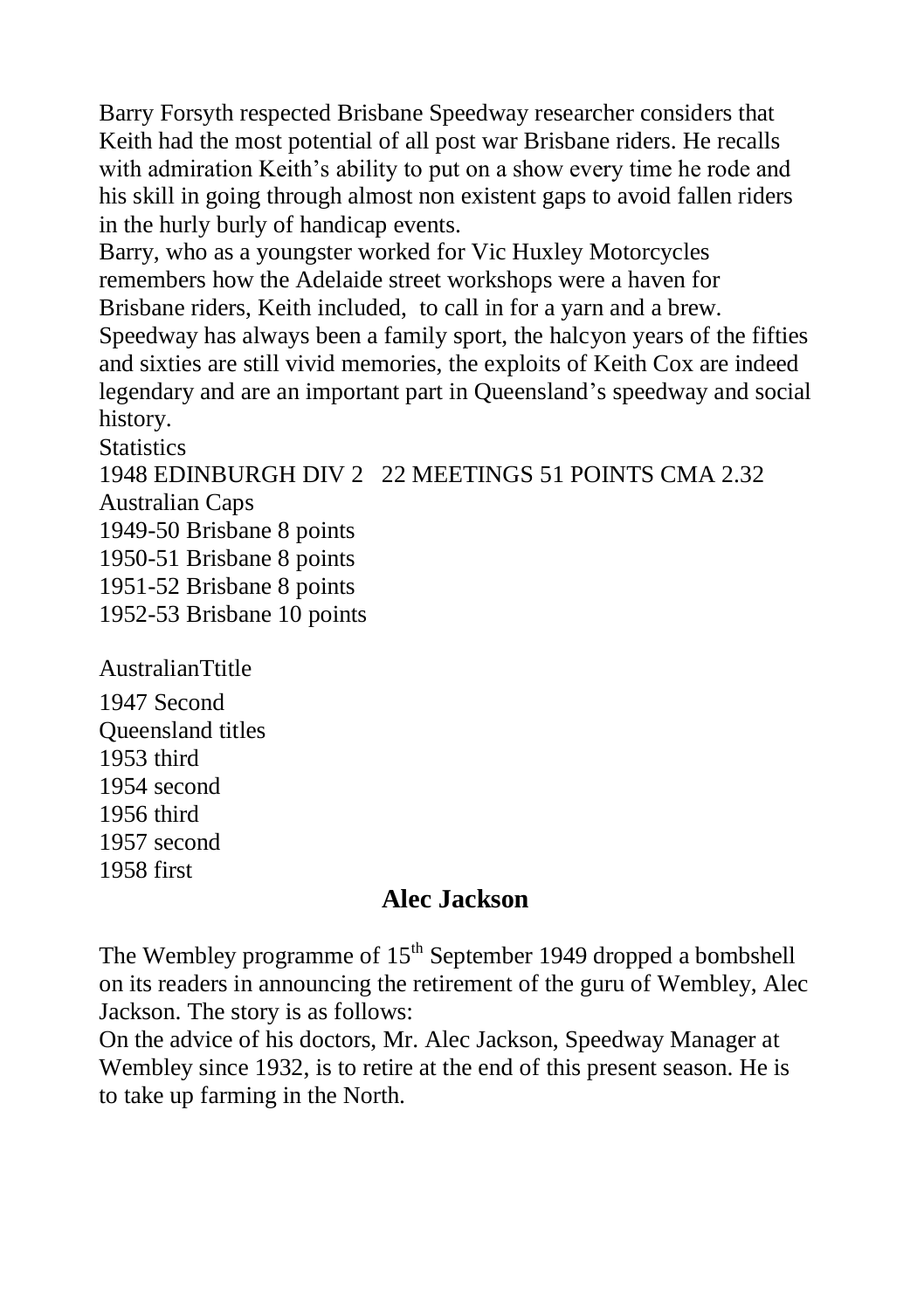His successor at Wembley will be Mr. Duncan King, who has been Assistant Speedway manager since the inception of the sport at Wembley in 1929.

Mr. Jackson"s valued advice on Speedway matters, however, will still be available to Wembley and he intends, during next January and February, to give his personal attention to schooling, at Rye House, a number of ex-Army riders who aim to become future speedway riders.

Discovered Many Star Riders

Mr. Jackson is known as the "talent spotter" in speedway racing, for during the course of his association with the sport since the early days of Belle Vue, he has introduced many new stars such as Tommy Price, Aub Lawson, Bob Wells, Split Waterman, Fred Williams, Bill Gilbert, among others.

Under his managership the Wembley Speedway team have won the National league on three 0occasions, and need only two points from their remaining four matches to win the title again this year.

Wembley have also won the National Trophy twice and the London Cup four times with Mr. Jackson.

Had a Colourful Career

An experienced motor-cyclist himself, Mr. Jackson has won more than 200 awards in all forms of motor-cycle sport. He won the Belgian Grand Prix in 1932 and the Lancashire Grand National in three successive years. He was also a trick cyclist, a stunt merchant, and a parachute jumper.

During the 1914/18 war he was a despatch rider, later, commissioned in the  $R$  F.C.

In the last war he served as a Major with the R.E M.E

It is a heavy blow to lose our popular manager but the doctors have decreed. And so we echo the thoughts of all speedway followers that Alec will soon be restored to full health.

His successor at Wembley, Mr.King, is almost as well-know as Mr. Jackson himself in Speedway racing circles.

During the War he served as a navigator with the R.A.F.

# **AUSTRALIANS IN UK 1928 - 2007**

 $S/H =$  Second half rides only. ISL = International Speedways Ltd. DSL = Dirt Track Speedways Ltd  $T/A$  = track accident  $R\A$  = road accident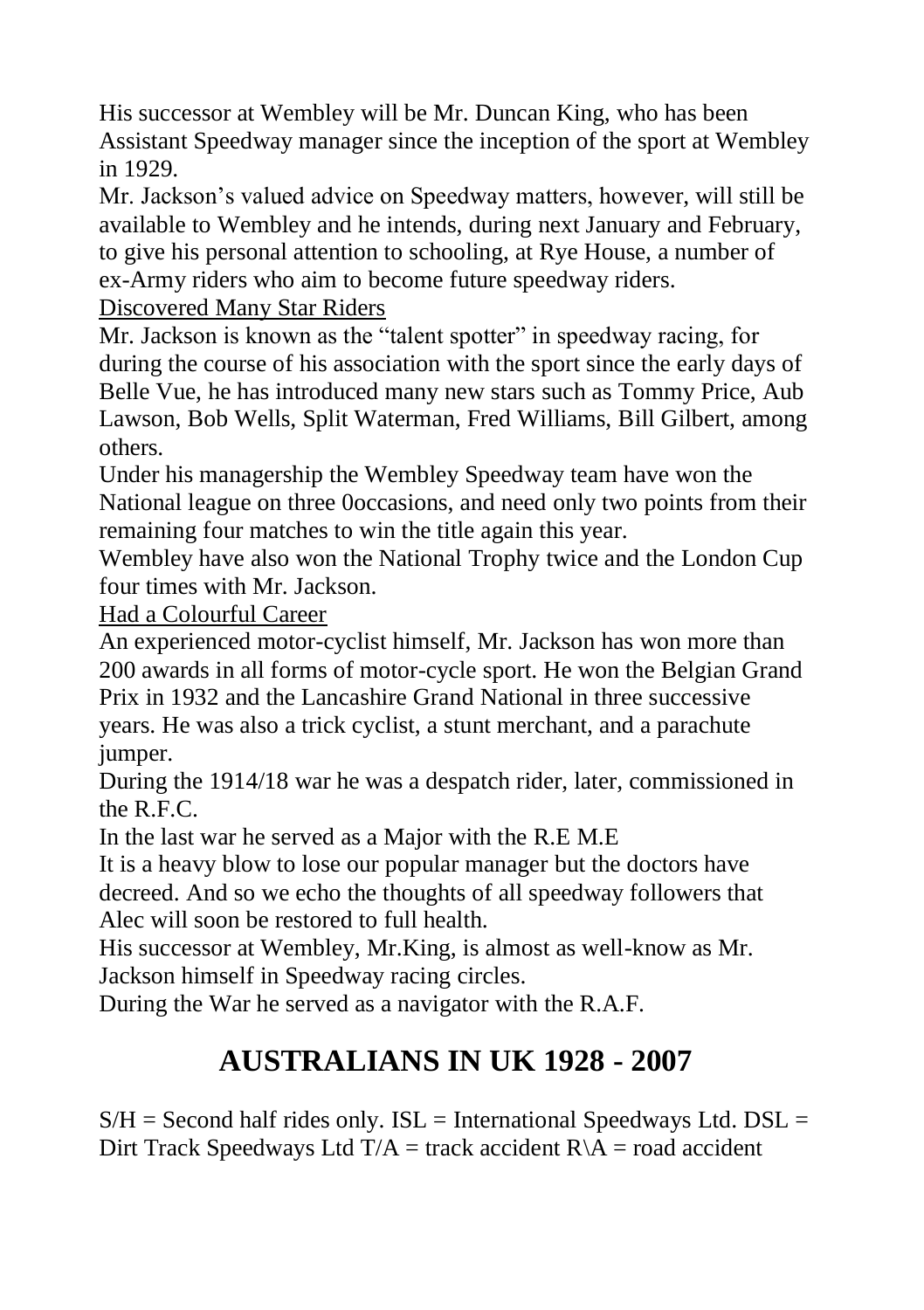I welcome readers input for updates, corrections and omissions on [binbooks@iinet.net.au](mailto:binbooks@iinet.net.au) Tony Webb, 15 Tranquil Street, Sunnybank Hills, Queensland, 4109 Australia. 3711 5885. This list is by no means complete, or claimed to be 100% accurate and will be updated every 6 months.

| Ramm Leo John                   |            | SA b.Clare 1927<br>Coventry/S/Rovers       |  |  |
|---------------------------------|------------|--------------------------------------------|--|--|
| 1956 WA 1959/60                 |            | QLD 1960-3. Edinburgh.1964. died 4/3/2004  |  |  |
| <b>Ralston Don</b>              | WA         | Yarmouth 1954                              |  |  |
| <b>Randall Frank</b>            | QLD        | West Ham/Crystal Palace 1931               |  |  |
| Redmond Lee                     | <b>WA</b>  |                                            |  |  |
| <b>Regeling Steve</b>           | <b>QLD</b> | Ipswich 1979, Workington 1980, Boston      |  |  |
|                                 |            | 1981, Leicester 1981/3, Kings Lynn 1984/7, |  |  |
|                                 |            | Sheffield/Ipswich/Kings Lynn 1988, Exeter  |  |  |
|                                 | 1988/91    |                                            |  |  |
| <b>Reinke Steve</b>             | QLD        | Exeter 1974/5                              |  |  |
| <b>Richardson Damon</b>         |            | Ipswich 1990                               |  |  |
| <b>Rivett Allan</b>             | QLD.       | Peterboro 1984, Exeter 1986/88, Long       |  |  |
|                                 |            | Eaton 1989, Berwick 1980                   |  |  |
| Rogerson Col                    | QLD        | Halifax/Teeside s/h 1973                   |  |  |
| <b>Russell Kevin</b>            | WA         | Cowdenbeath 1965 Edinburgh SH              |  |  |
|                                 | 1965       |                                            |  |  |
| Ryan (Keith) Buck               | NSW        | <b>Glasgow 1947/9</b>                      |  |  |
| Ryman Jim                       | <b>NSW</b> | <b>Boston 1968/72</b>                      |  |  |
| Rout Alan                       |            | Nottingham 1930                            |  |  |
| <b>Rusby Bill</b>               | <b>NSW</b> | Whitely Bay 1929                           |  |  |
| Sage Vic                        | <b>NSW</b> | QLD resi. Edinburgh /Newcastle             |  |  |
|                                 |            | /Wimbledon 1951, Ipswich 1952              |  |  |
| Sadler Nigel                    |            | SA Skegness 1996, Isle of Wight Peterboro  |  |  |
|                                 | 1998       |                                            |  |  |
| Sanders Billy                   | <b>NSW</b> | Ipswich 1972/85, Kings Lynn 1988,          |  |  |
|                                 |            | Hull 1980, Birmingham                      |  |  |
| Sansome Lou                     | <b>SA</b>  | Workington 1970/3                          |  |  |
| <b>Saunders Brett</b>           | NSW        | Berwick 1980/2, Edinburgh 1982/6,          |  |  |
| Sheffield 1993 Middlesboro 1993 |            |                                            |  |  |
| Sawyer Les                      | WA         | Oxford/Exeter 1982                         |  |  |
| Saville Les                     | WA         | Swindon 1953 Bradford 1954                 |  |  |
| <b>Scanlon Paul</b>             | SA         | Canterbury 1970                            |  |  |
| Schiebs Ron                     | <b>QLD</b> | Peterboro 1989                             |  |  |
| Schlam Sig                      | <b>WA</b>  | 1928                                       |  |  |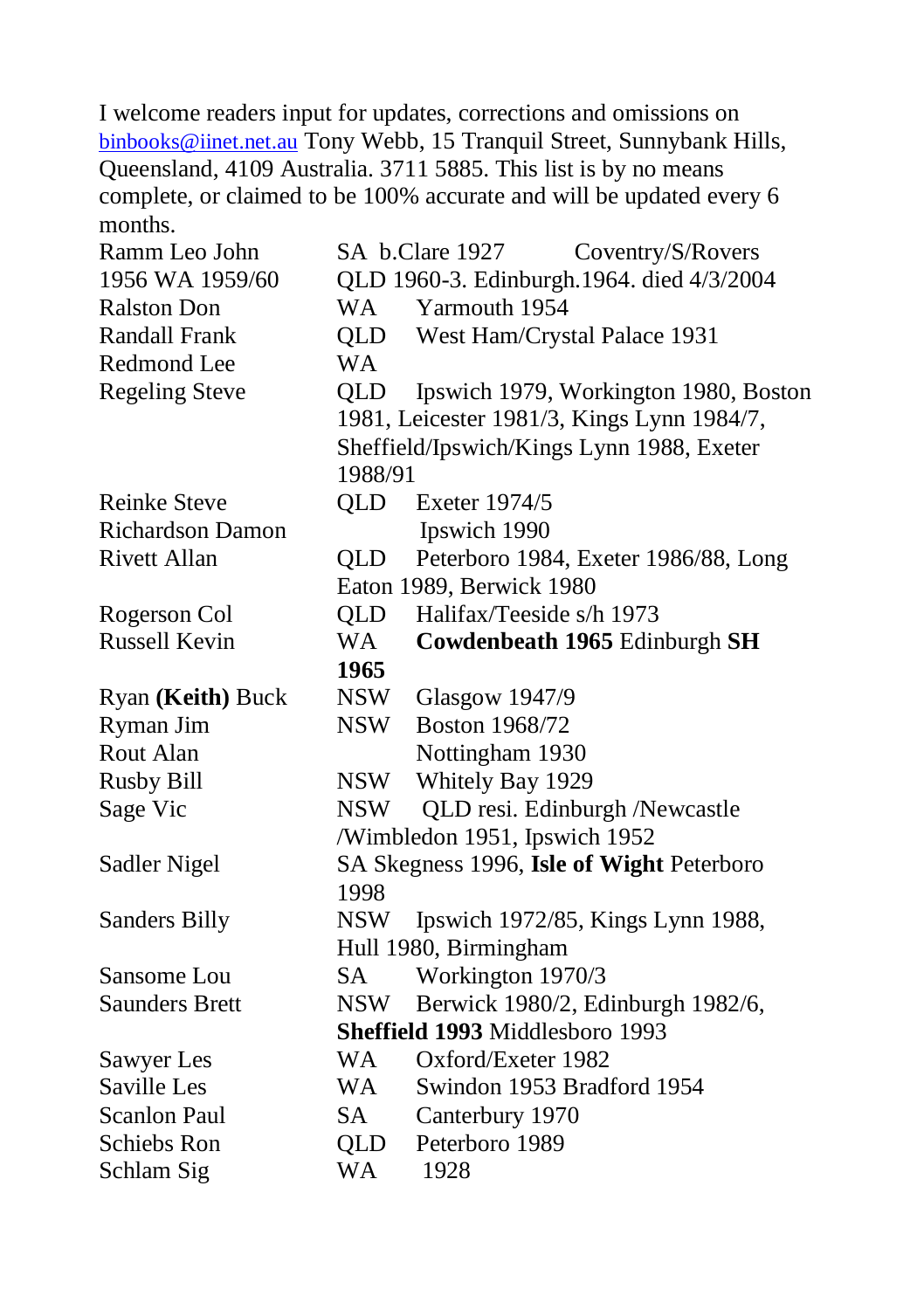| <b>Schlien Rory</b>         | <b>NT</b><br>Berwick 2001, Edinburgh 2001/6,<br>Coventry 2006/7 |
|-----------------------------|-----------------------------------------------------------------|
| <b>Scott Bert</b>           | QLD Plymouth 1931/2                                             |
| Scott "Bluey" Eric          | <b>SA</b><br>Motherwell 1951/4, Southampton 1954,               |
|                             | Ipswich 1955, Long Eaton 1963, Middlesboro                      |
|                             | 1964, Glasgow 1965/6. QLD promoter 1968-70                      |
| <b>Scott Jack</b>           | Southampton 1959/60, Plymouth 1961,<br><b>SA</b>                |
|                             | Cradley 1967                                                    |
| <b>Scott Troy</b>           | Wimbledon 1990 Berwick 1991<br><b>NSW</b>                       |
| Sedgeman Ryan               | VIC<br>2006                                                     |
| <b>Seers Dick</b>           | Fleetwood/Glasgow 1948,<br><b>NSW</b>                           |
|                             | Halifax/Odsal/Bradford 1949/54                                  |
| <b>Simmonds Mick</b>        | <b>NSW</b><br>Norwich 1957 Holland 1957 NZ 1959                 |
| Simpson Darryl              | <b>SA</b><br>Canterbury 1981/2                                  |
| <b>Simpson Nathan</b>       | <b>SA</b><br>Wimbledon 1989                                     |
| Sharp Bob                   | <b>NSW</b><br>Ashfield/Glasgow 1952/3, Ipswich                  |
|                             | 1954/8                                                          |
| Sharpe Jack                 | <b>WA</b><br>High Beech 1930, Plymouth 1934,                    |
|                             | Hackney 1936, Wimbledon 1937/8                                  |
| Sharpe Les                  | WA<br>Halifax 1969/74                                           |
| Sheilds David               | <b>NSW</b><br>Oxford 1979                                       |
| Sheilds Adam                | Isle of Wight 1999, Eastbourne 2006<br><b>NSW</b>               |
|                             | Arena 2007                                                      |
| Sheilds Ben                 | NSW Edinburgh 2000                                              |
| <b>Shirmer Alvin Shorty</b> | <b>NSW</b><br>Norwich 1958, Ipswich 1959, Liverpool             |
|                             | 1960 Edinburgh 1963                                             |
| <b>Slee Neville</b>         | Ipswich 1969<br><b>NSW</b>                                      |
| <b>Smart Frank</b>          | Exeter 1988, Newport 1999<br><b>WA</b>                          |
| Sly Paul                    | NSW Canterbury 1969                                             |
| Spilsbury John              | Middlesboro 1968/9<br>TAS                                       |
| Spillsbury Les              | VIC 1958 Rye House School                                       |
| <b>Smith Scott</b>          | <b>QLD</b>                                                      |
| <b>Smythe Dicky</b>         | QLD<br>ISL 1928, Stamford Bridge 1931/2,                        |
|                             | Wembley 1935, Harringay 1936/7                                  |
| Snyder Geoff                | Paisley 1975. Born Adelaide 25/10/1953<br>SA                    |
| Spelta Bob                  | Canterbury 1976/8, Exeter 1976/7<br>QLD                         |
| <b>Spencer Bert</b>         | ISL 1928, Exeter 1929, Leicester 1930,<br><b>QLD</b>            |
|                             | Plymouth 1931 Wimbledon 1936/7, Norwich                         |
|                             | 1938/49                                                         |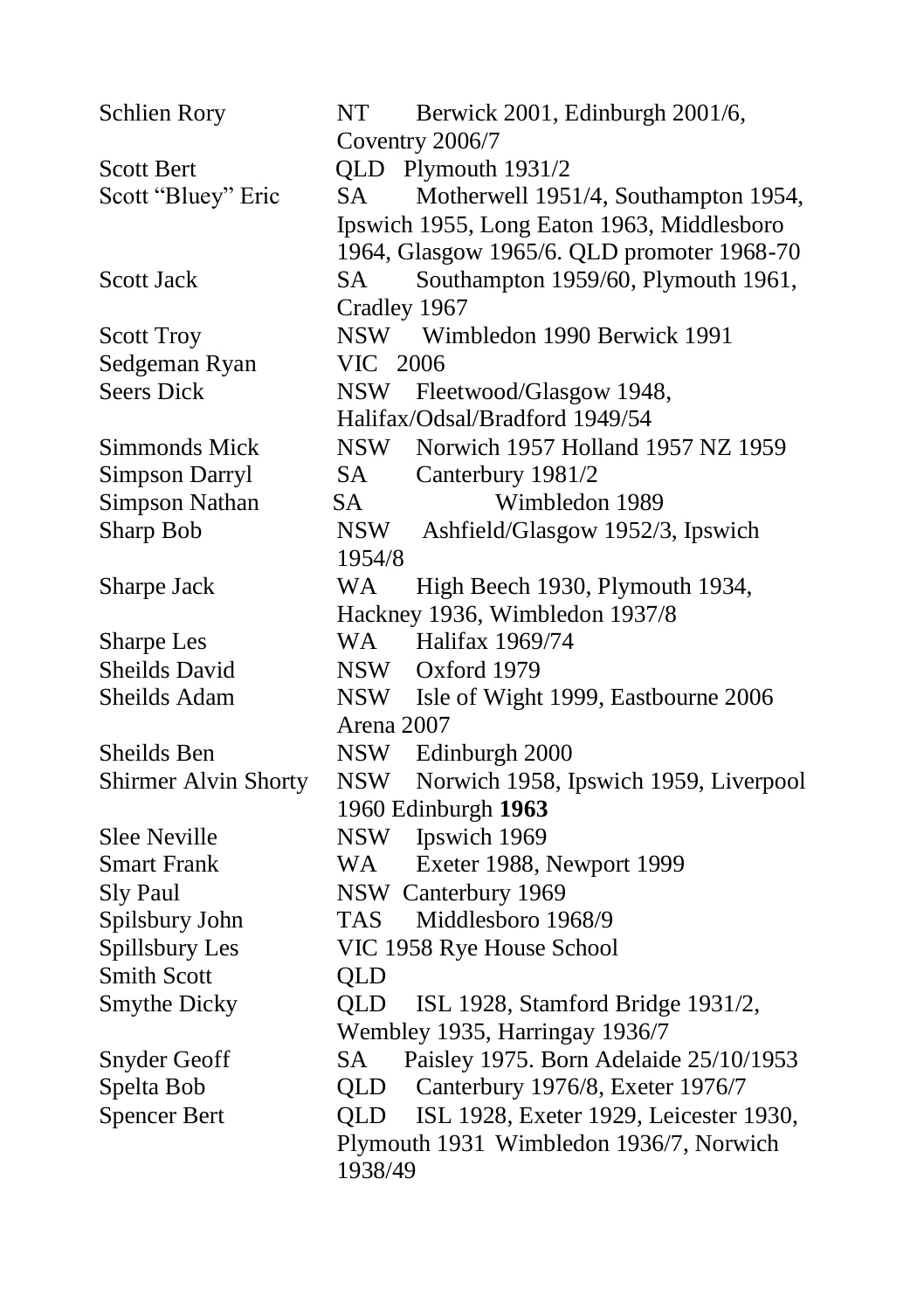Spinks Charlie **OLD** Exeter 1929, Lea Bridge 1931, West Ham 1932/9, Newcastle 1946/8 Stayte John QLD Peterboro Stephens Harry NSW Southampton 1928/9 Whitely bay Aus v Eng 0 PTS. Stevens Dave Edinburgh 1990 (?) Stevens Ted NSW Wolverhampton 1951 Stevens Jave NSW Wolverhampton 2003 Stevens Harold QLD Exeter 1929, Leicester 1930, Lea Bridge 1931, Belle Vue 1932 Sticpewitch Charlie QLD **Rochdale 1930** Stokes Mark Edinburgh Street Neil VIC Exeter 1952/5, Swindon 1956, Bristol 1977, Newport 1974 Sommers George WA Exeter/Plymouth/St/Austell 1961/1962. Originally grasstracker from Scotland Sulway Dick NSW Southampton 1930 Stewart Col VIC Glasgow 1929 Sullivan Ryan VIC Peterboro 1993, 2006, Poole 1998, 2004/5 **Summers** Aaron SA **Edinburgh 2007** Sweeney Jack NSW Wolverhampton 1929 Tabet Bob NSW Canterbury 1969 Taafe Ray NSW Long Eaton 1986 Milton Keynes 1990 Tapscott Harry VIC Eastbourne 1949 Taylor Alby SA Rode QLD 1928 Coventry 1931 Taylor Chum WA Ashfield 1951, Cardiff 1951/3, Bristol 1954/5, Southampton 1957/60, Poole 1964, Cradley 1966 Taylor Glyn WA Peterboro/Crewe 1972, Reading 1974, Berwick 1994/6, Edinburgh 1995, Bradford 1996, Newcastle 1997 Taylor Jim NSW Southampton 1950, protégé of Vic Duggan Taylor Ray NSW Clapton 1932, Wimbledon 1938 Thompson Peter WA Exeter 1976.Died WA 23/5/2004Age 56 Thorpe Bluey QLD 1939 UKTamworth 1947, Yarmouth 1948, Norwich 1946/7. Ex RAAF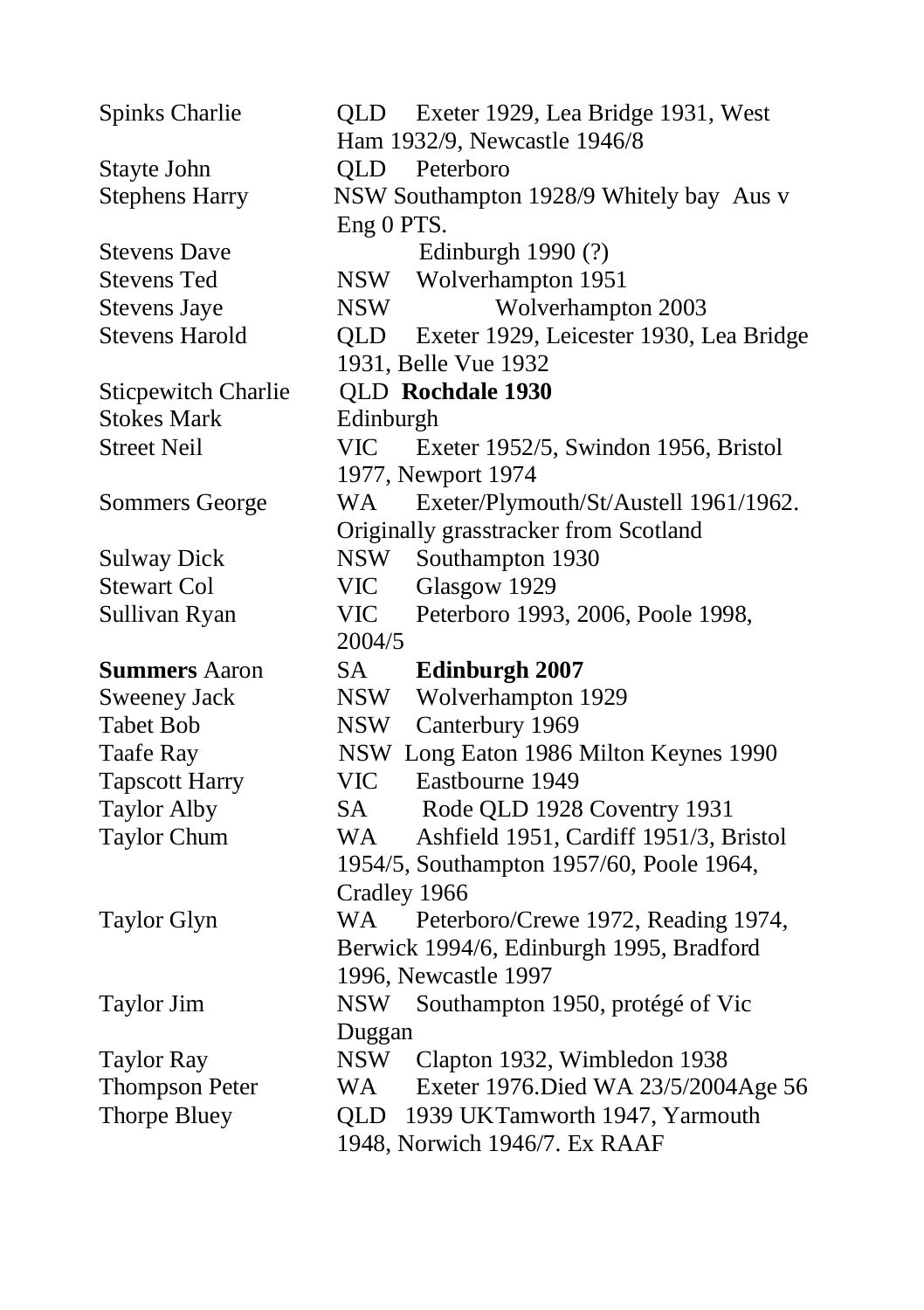| Thomas Roy              | 1967/1968  | NSW St Austell 1953. NT Champion             |  |  |
|-------------------------|------------|----------------------------------------------|--|--|
| <b>Thorley Noel</b>     |            | NSW 1958 Second halfs Bradford 1953          |  |  |
| <b>Titman John</b>      |            | QLD Halifax 1972/4, Exeter 1975/7, Leicester |  |  |
|                         |            | 1978/81, Hackney 1982/3, Wimbledon 1984.     |  |  |
|                         |            | World finalist 1978/79                       |  |  |
| Torpie Kevin            | QLD        | Middlesboro 1962/3, Edinburgh 1964/6         |  |  |
| <b>Toth George</b>      |            | WA Weymouth 1979                             |  |  |
| <b>Tulloch Terry</b>    |            | VIC Weymouth 1979/81                         |  |  |
| <b>Turner Paul</b>      |            | <b>ACT</b> Milton Keynes 1981                |  |  |
| Turner                  |            | <b>ACT</b> Brother of Paul                   |  |  |
| <b>Tracy Fred</b>       |            | VIC Lea Bridge 1934                          |  |  |
| <b>Tracy Fred</b>       |            | VIC Coventry 1948                            |  |  |
| <b>Underwood Doug</b>   | WA         | Scunthorpe 1972/4, Teeside 1975,             |  |  |
|                         |            | Leicester 1975/7, Reading 1977/8             |  |  |
| Unicombe Mark           |            | Hackney 1990                                 |  |  |
| <b>Unwin Ben</b>        |            | QLD ISL 1928                                 |  |  |
| Valentine Bob           |            | NSW Workington 1970, Sheffield 1973/4,       |  |  |
|                         |            | Coventry 1975/6                              |  |  |
| Van Briba Dean          | <b>TAS</b> |                                              |  |  |
| Van Praag Lionel        | <b>NSW</b> | Wembley 1934/9 1947                          |  |  |
| Vandenburg Peter        | <b>VIC</b> | Poole 1961/70, Newport/                      |  |  |
|                         |            | Wolverhampton 1966/70                        |  |  |
| Veal Keith              |            | Ipswich 1954                                 |  |  |
| Vine Stephen            |            |                                              |  |  |
| <b>Volpe Daryl</b>      |            | QLD Scotland 1970-                           |  |  |
| <b>Watt Davey</b>       | <b>QLD</b> | Isle of Wight/Newcastle/Kings Lynn           |  |  |
|                         |            | 2004/5, Oxford 2006, Eastbourne 2007         |  |  |
| <b>Wade Darren</b>      |            |                                              |  |  |
| <b>Waddell Bonnie</b>   | QLD        | Newcastle 1947/48, Plymouth 1948/9           |  |  |
| <b>Wainwright Rusty</b> | WA         | St. Austell 1950, Plymouth 1951              |  |  |
| Wall Allan              |            | NSW Poole 1950                               |  |  |
| <b>Walker Bart</b>      |            | NSW West Ham 1969, Aboriginal rider.         |  |  |
|                         |            | "Crazy horse"                                |  |  |
| <b>Walker Cecil</b>     |            | Coventry 1930                                |  |  |
| <b>Wallace Colin</b>    |            |                                              |  |  |
| <b>Wallace Rick</b>     |            |                                              |  |  |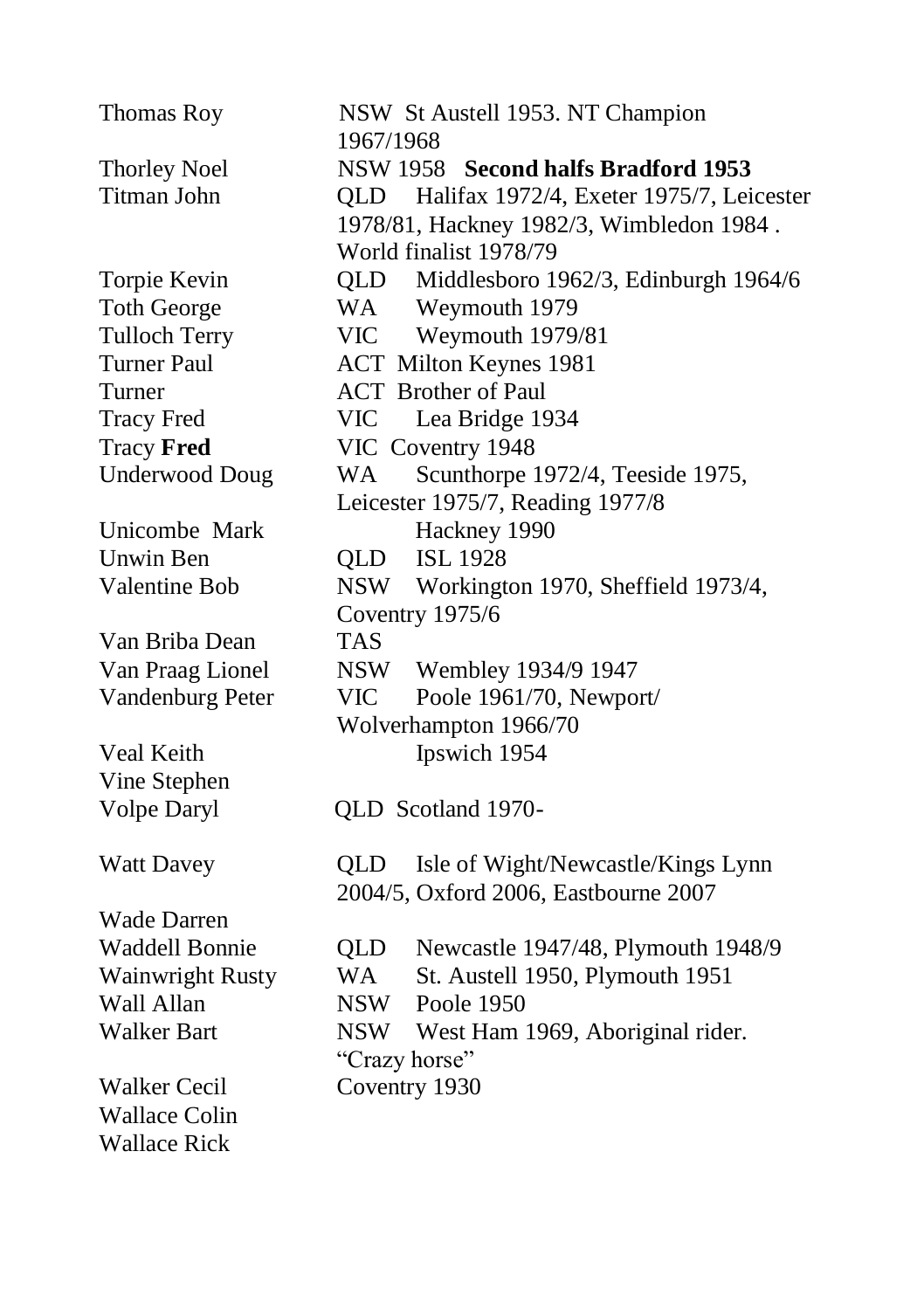| <b>Wallis Charlie</b>  | VIC Rye House /Eastbourne /Southampton<br>/Ipswich 1959, Aldershot Poole 1960 |  |  |
|------------------------|-------------------------------------------------------------------------------|--|--|
| Walshaw Alf            |                                                                               |  |  |
| Walsh Ken              | <b>VIC</b><br>Harringay 1952, Exeter 1950/52,<br>Weymouth 1955                |  |  |
| <b>Ward Darcy</b>      |                                                                               |  |  |
| Wark Danny             |                                                                               |  |  |
| Warren Graham          | NSW Birmingham 1947/56, Wolverhampton<br>1961/6. Died QLD 2005                |  |  |
| Warren Mark            | NSW Glasgow 1980 son of Graham Ref                                            |  |  |
|                        | Speedway Mirror 1980                                                          |  |  |
| Wassell Jim            | 1928                                                                          |  |  |
| Water Bobby            |                                                                               |  |  |
| <b>Watkins Adam</b>    |                                                                               |  |  |
| <b>Watson Cliff</b>    | <b>NSW</b><br>West Ham 1952/3                                                 |  |  |
| <b>Watson Craig</b>    | <b>NSW</b><br>Poole 2000, Newport 1999/2007                                   |  |  |
| <b>Watson Noel</b>     | Ashfield Motherwell 1951/53. Killed<br><b>NSW</b>                             |  |  |
|                        | Sydney Sportsground 6/11/53                                                   |  |  |
| Webb Bob               | Middlesboro 1962<br>WA                                                        |  |  |
| Webb Neil              | <b>WA</b><br>Workington 1980                                                  |  |  |
| Weichlbouer Joe        | Cradley 1966/7, Reading<br>WA                                                 |  |  |
| <b>Wheatland Dave</b>  | NSW Glasgow 1979                                                              |  |  |
| <b>Whaley Brian</b>    | SA<br>Middlesboro 1969, Glasgow 1968                                          |  |  |
| <b>Whitby Buck</b>     | West Ham 1946/7, Birmingham 1948/9<br>SA                                      |  |  |
|                        | Liverpool Southampton                                                         |  |  |
| White Doug             | Kings Lynn 1967, Wolverhampton 1968<br><b>QLD</b>                             |  |  |
| <b>Widt Steve</b>      | Ipswich 1989, Berwick 1990<br><b>QLD</b>                                      |  |  |
| <b>Williams Marcus</b> | QLD Exeter 1979 Hackney/ Oxford Anglia                                        |  |  |
|                        | league 1979                                                                   |  |  |
| Wilkins John           | SA.<br>Bradford 1975 born Mannum SA                                           |  |  |
|                        | 4/10/1951                                                                     |  |  |
| <b>Wilkinson Bluey</b> | NSW West Ham 1931/8                                                           |  |  |
| <b>Wills Dave</b>      | <b>VIC</b><br>West Ham 1966. Died West Ham                                    |  |  |
|                        | 22/6/66                                                                       |  |  |
| Winkler Daren          | QLD 1991/2 Edinburgh                                                          |  |  |
| Wise Dicky             | Stamford Bridge 1932, Nottingham<br>SA.                                       |  |  |
|                        | 1933, Harringay 1934, Norwich 1938/39                                         |  |  |
| Williams Graham        | <b>NSW</b><br>Fleetwood 1951, St. Austell 1953                                |  |  |
|                        |                                                                               |  |  |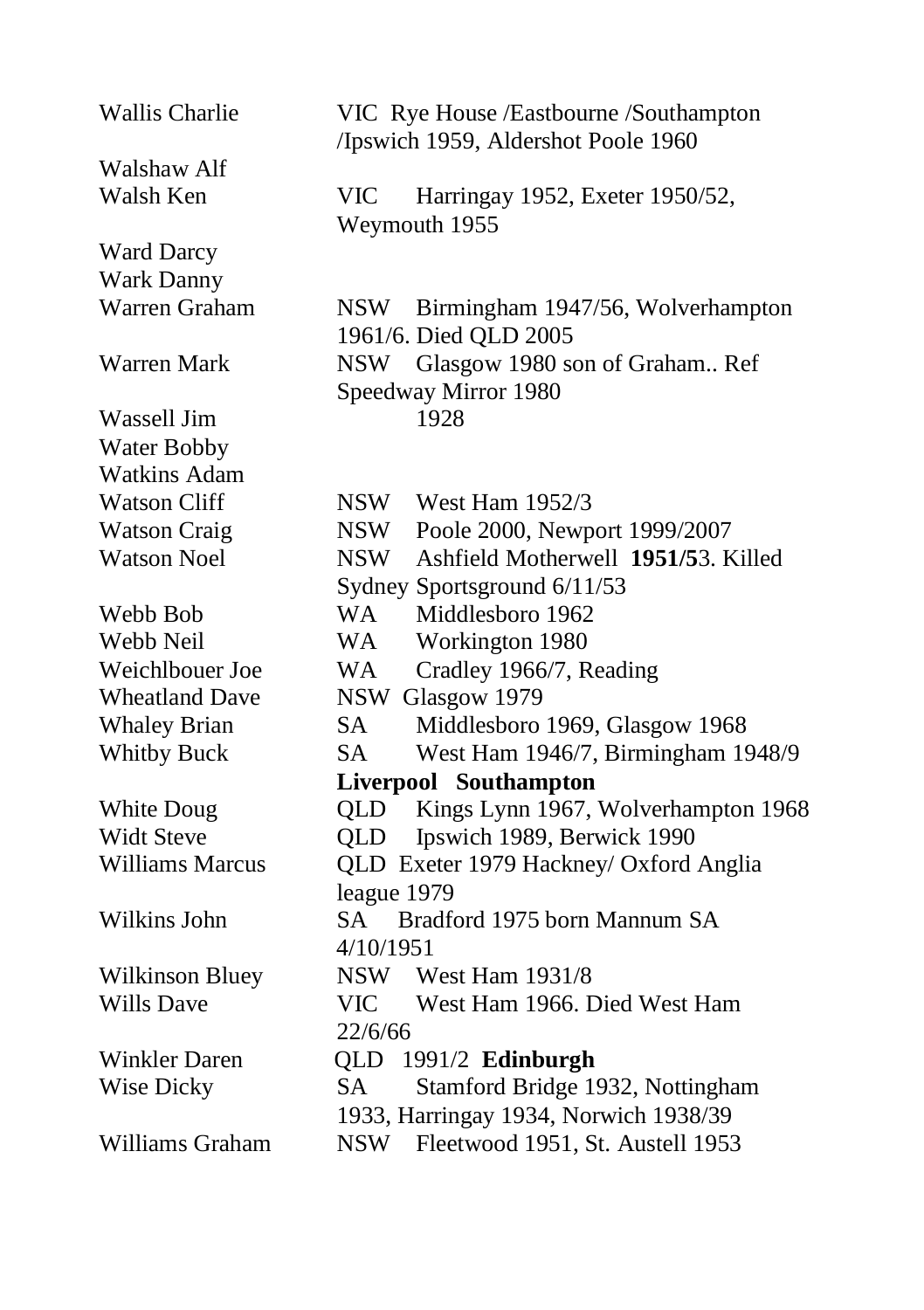| Wilson Guy             | WA         | Workington 1978/80, Boston 1981/83,    |  |  |
|------------------------|------------|----------------------------------------|--|--|
|                        | Poole      |                                        |  |  |
| Wiltshire Todd         |            | NSW Wimbledon 1988/9, Oxford 2006      |  |  |
|                        |            | Reading 1990                           |  |  |
| Wood Ray               |            | <b>VIC 1980 MK</b>                     |  |  |
| Wood Raymond           | VIC-       | Milton Keynes 1980 grandson Tom        |  |  |
|                        | Wood       |                                        |  |  |
| Wood Tom               | VIC        | Kings Oak 1930                         |  |  |
| Woodcock John          | QLD        | Belle Vue 1967/8                       |  |  |
| <b>Woodfield Brett</b> | SA -       | Skegness 1997, Ipswich 1999, Peterboro |  |  |
|                        | 1998       |                                        |  |  |
| Wright Keith           | WA         | Exeter/Poole 1981                      |  |  |
| <b>Young Frank</b>     | SA -       | Cradley 1952. Brother of Jack          |  |  |
| Young Jack             | SA.        | Edinburgh 1949/52, West Ham 1953/6,    |  |  |
|                        |            | Coventry 1960                          |  |  |
| Young Bob              | <b>NSW</b> | Sydney 21/1/44 Reading 1970 Rayleigh   |  |  |
|                        |            | 1971/73. Kings Lynn 1972               |  |  |

# **Coventry Lythalls Lane Planned Revival 1938**

**Stuart Staite-Aris**, who, together with colleagues, has gifted records of Coventry post war to the web site, adds a bit to our knowledge of the prewar Coventry venue Lythalls Lane.

New Track For Coventry - February  $10^{th}$  1938

It was reported that a new Speedway track was to be constructed at the Coventry Lythalls Lane Greyhound stadium.

The man behind the venture was Tom Bradbury-Pratt the joint managing director of the Harringay track in London.

He stated that he had reached agreement with the Coventry stadium authorities and had plans to enter a Coventry team into the Provincial section of The National Speedway League.

The plans were for a track of 360 yards and slight banking on the bends. As far as the team members there was speculation that members of the Southampton team were likely to end up at Coventry as it was unlikely that the Southampton promotion was to run in 1938. The riders in question were Frank Goulden, Bert Jones, Billy Dallison, Cyril Anderson, Syd Griffiths, Ivor Creek and Jack Hobson.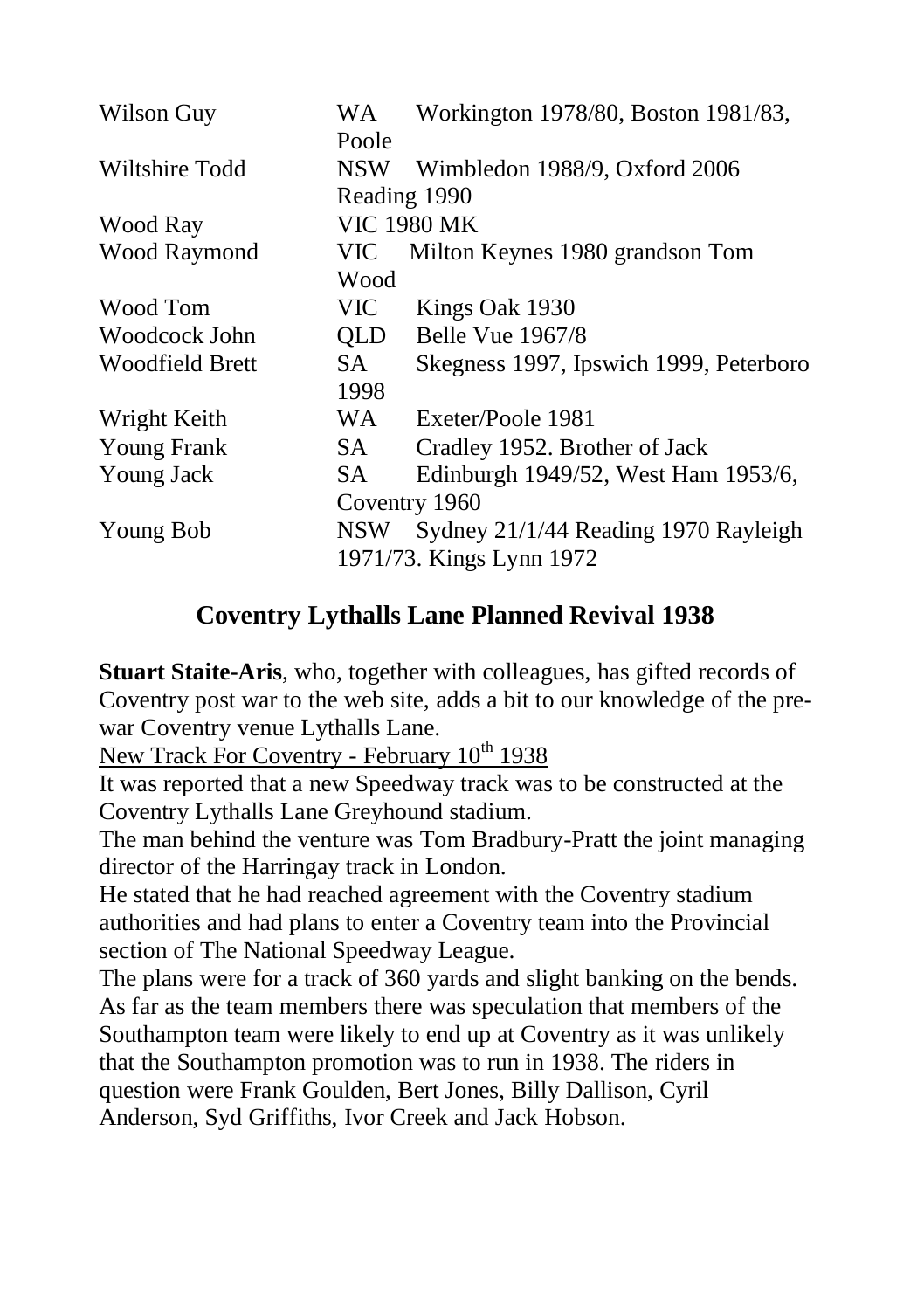Colonel Vernon the managing director at Lythalls Lane told the Midland Daily Telegraph that negations were not yet complete but he had hoped to be in a position to make a statement on Saturday  $12<sup>th</sup>$  February Mr Bradbury – Pratt Explains Promotors Scheme

A final definite decision was reached on Tuesday  $15<sup>th</sup>$  February to build a first class Speedway circuit at Lythalls Lane Greyhound stadium. Local contractors were to be engaged to lay the circuit with a considerable sum of money to be invested. Once operational a large staff of local people were to be employed on meeting nights.

Tom Bradbury-Pratt obtained a long tenancy with the stadium and had applied for a licence to run Speedway with an opening date scheduled for Easter. Thereafter meetings were to be run on Fridays at 8pm reverting to Thursdays at the end of June.

The team colours were to be Crimson and Gold halves. There was to be a competition amongst fans to choose a team nick name with the winning entry receiving a prize of season tickets.

Mr Bradbury-Pratt had intentions of involving fans by setting up a Supporters club to ensure a team enthusiasm would prevail. Club members were to benefit from various concessions including reduced admission charges to meetings.

Tom Bradbury-Pratt was quoted as saying

*" Coventry has always appealed to me from a Speedway point of view and I have been successful in arranging with the owners of the palatial new stadium for a long tenancy agreement under the terms of which I shall proceed to organise a first class Speedway promotion there with the hope that the re-establishment of the sport in the heart of Coventry will meet with success."*

*"After all the town is possibly the most progressive in the whole of the country and its long association with the sport of Speedway racing is such that it should most certainly participate in the boom that the Speedways are enjoying nationally"* 

He stated that he was looking for riders in England, Australia and America capable of putting Coventry at the forefront of the sport and worthy of representing Coventry in the same way as the past star names associated with the club.

Residents Opposition to Speedway Project Saturday February 19th 1938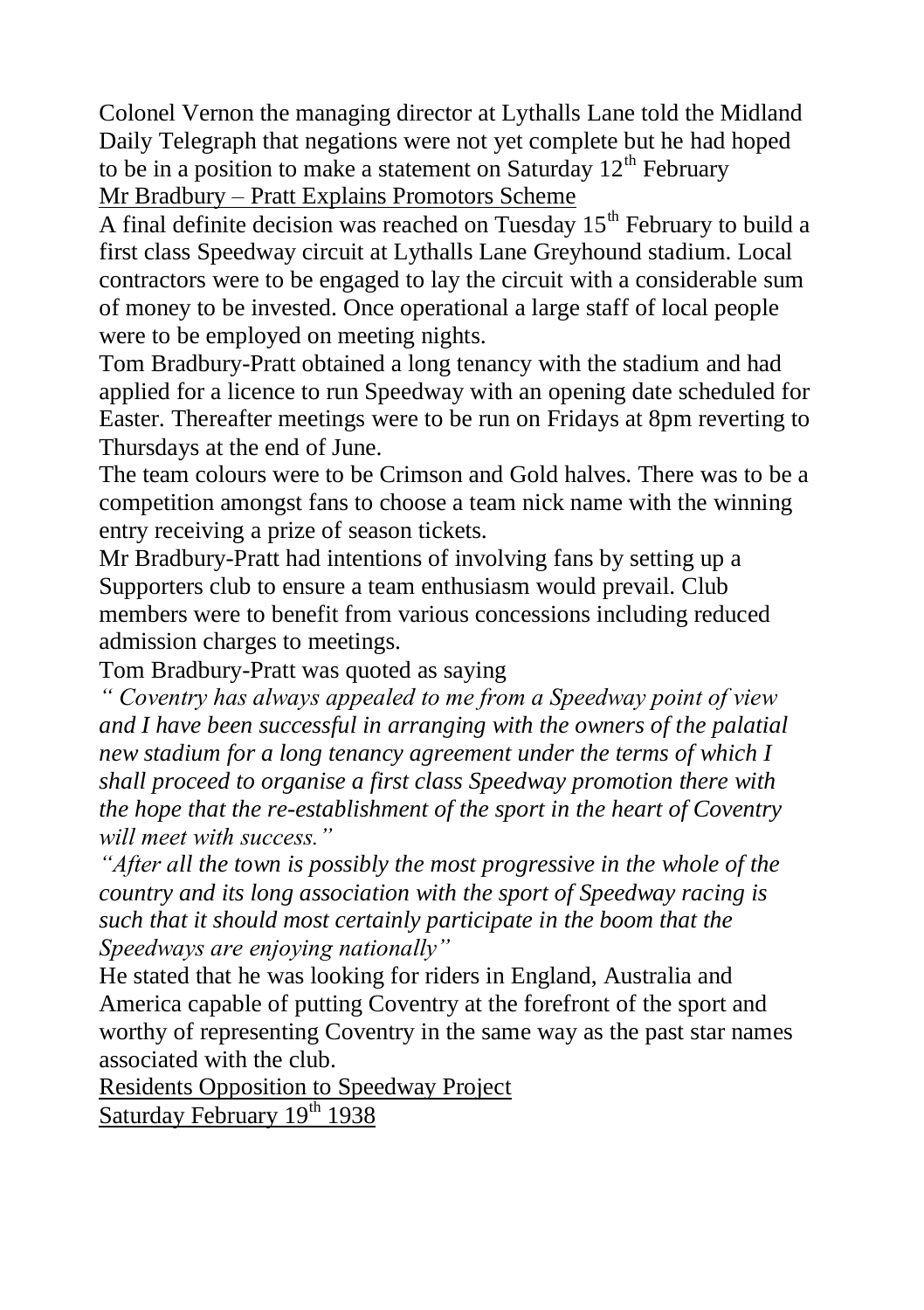The residents in the Foleshill area particularly those living in Lythalls Lane opposite the stadium were in opposition to the plans to launch Speedway at the Greyhound stadium.

Ex councillor Arthur Day stated that what sort of action to be taken was being considered with a solicitor being consulted. Mr Day would not reveal the number of residents involved in the complaint or confirm rumours that a High court injunction was being applied for to prevent Speedway racing taking place.

Mr Day was personally involved as he lived at The Firs in Lythalls Lane. He was of the opinion that a Speedway track would ruin the value of his property. He stated that it was the noise factor he objected to.

What Mr Day didn't elaborate on was that his property grounds had been used extensively for years by church and charities for garden parties and similar functions. He was afraid of losing this business which he had bookings for 12 months in advance.

On being pushed further on the subject of a Speedway being at the stadium before Mr Day said that he hadn"t complained then as he knew it wouldn"t last very long. This time though with a long tenancy in place Mr Day objected vehemently.

He went on to explain about noise affecting people who were in bed in the early hours of the evening who worked on shifts at the local collieries.

On being questioned other residents had mixed views. The elderly in general expressed a dislike for Speedway due to the noise nuisance and one resident had bought a property before the stadium had been built and was sure the stadium had caused their property to be devalued.

Younger residents however welcomed the sport to the area saying that they enjoyed the sport and didn"t foresee any more nuisance in the area than at present.

Residents in Lythalls Lane 100 yards from the stadium were interviewed although most didn"t have an opinion one way or another. One man stated it had never caused any trouble before and all he could see was increased traffic on meeting days which he was already used to when Dog meetings were run.

Trades people in the area were unconcerned as their shops were shut when racing was due to take place.

Construction Work Begins Tuesday February 22nd 1938 The Speedway promotion announced that construction work had begun on the new Speedway track with the foundations being prepared.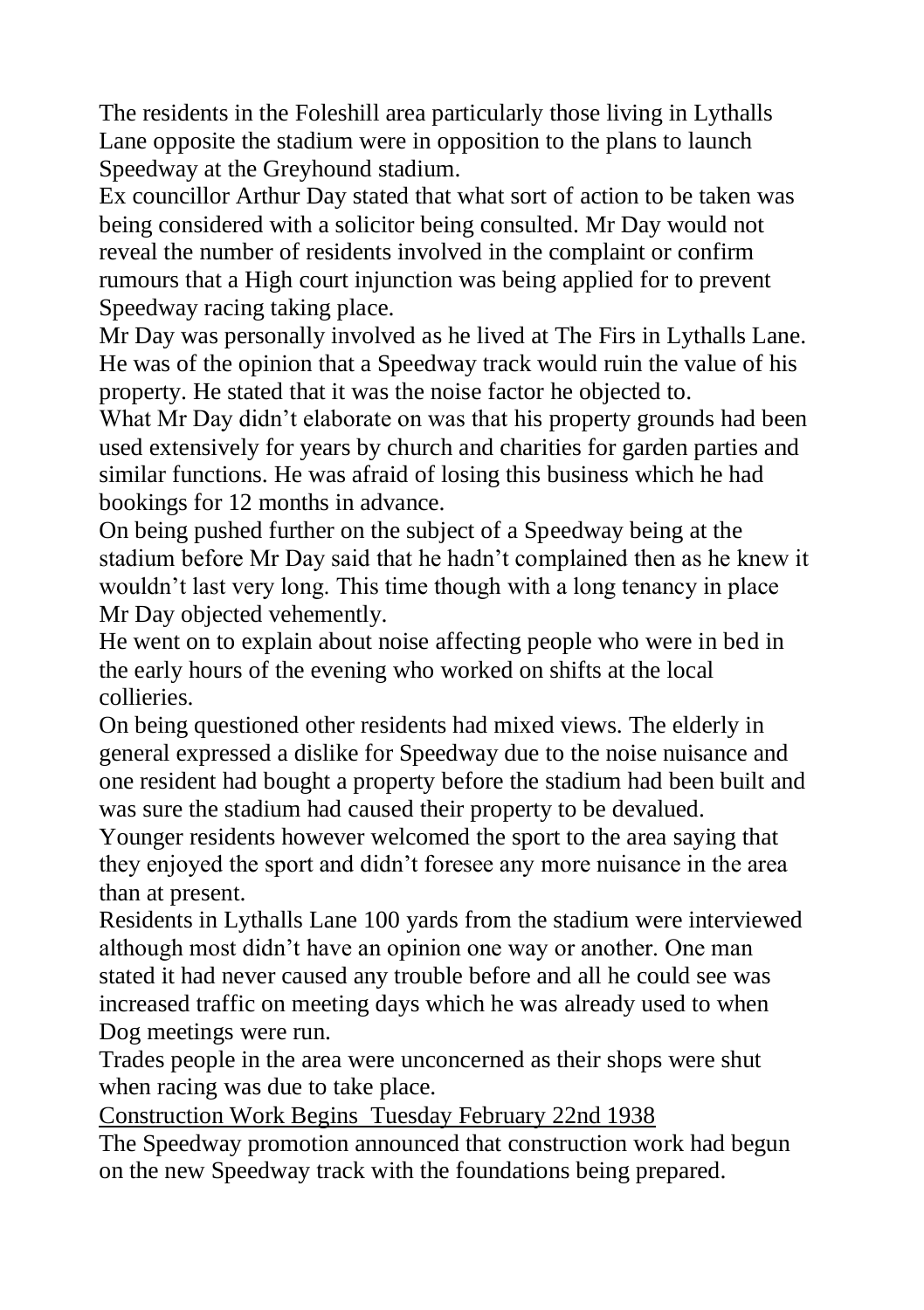The interest in a Speedway revival was high with a large number of letters being received at the Stadium supporting the sports re-launch along with applications to join the Supporters club.

Tom Bradbury-Pratt stated

*"I have been advised that certain opposition to my plans to re introduce Speedway racing in Coventry is likely but only from people residing close to the stadium. These people apparently anticipate that a considerable amount of noise will be occasioned, but Speedway racing under modern conditions cannot possibly constitute a nuisance."*

*"One meeting a week is to be held during the summer months only lasting about 2 hours and terminating not later than 10pm. During each meeting approximately 20 races will take place each race lasting on average for 60 seconds"*

*"The machines used will be fitted with the new slotted exhausts specially designed by the Auto Cycle Union to reduce noise to a minimum and no practise or preliminary tuning up will be permitted."*

*"More than 5,000,000 people attended Speedway racing last season and it is a fact that several tracks are situated in the heart of residential property, but no complaints were made by neighbours. Speedway racing took place in London, Birmingham, Manchester, Liverpool, Bristol, Nottingham, Leicester, Southampton, Norwich, Middlesbrough and Cardiff. Meetings at these tracks were run under the rules of the A.C.U. while hundreds of meetings were held by local motor clubs all over England without a single complaint being made."*

*"Coventry is the home of the motor cycle industry and I want to establish a first class Speedway in the town. The sport appeals to young people who are able to find entertainment in the open air during the summer months. Betting is strictly prohibited and there are no objectionable features associated with Speedway racing."*

*"I am surely not unreasonable in suggesting that the minority of the 200,00 and more residents of Coventry will wish the venture well and hope that in the interests of progress my scheme will meet with success." "I am entitled to a fair deal and my initiative is deserving of proper consideration. If a small minority are opposed to my plans at least sportsmanship should prevail. I do not want to occasion a nuisance of any kind and will do my utmost to ensure that Speedway racing at the new Coventry stadium will not interfere in any way with the reasonable comfort of a single individual."*

Coventry Speedway Project at Lythalls Lane Stadium Dropped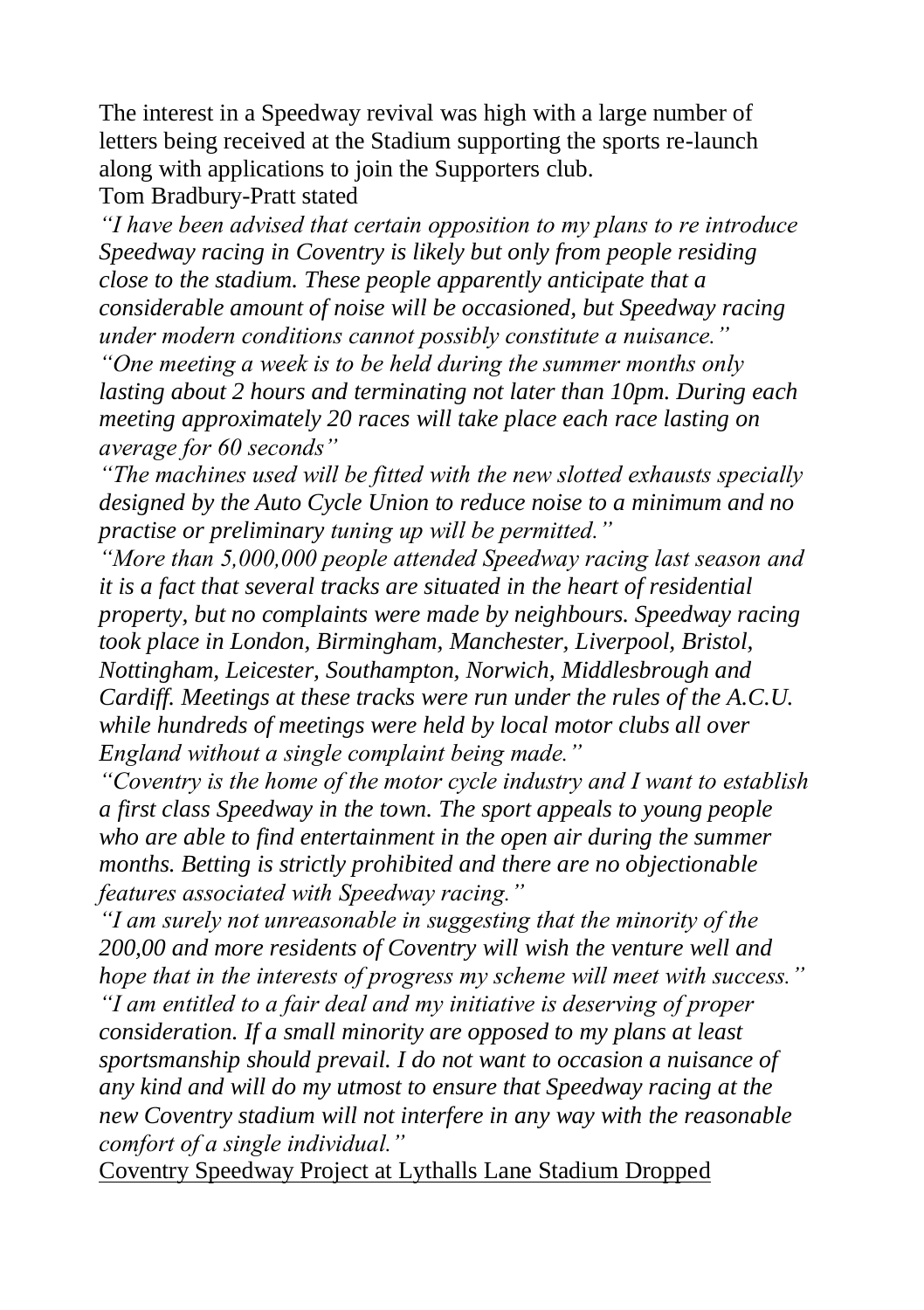# Monday February  $28<sup>th</sup> 1938$

Colonel A.J. Vernon the Lythalls Lane stadium Managing director issued a statement that there was to be no Speedway racing at Lythalls Lane stadium in 1938.

*"It has always been the aim and ambition of the Directors of Coventry Stadium Limited to provide for their patrons the finest possible sport and entertainment and comfortable even luxurious accommodation"*

*"Further it is their most earnest desire that the amenities of the district and the home life of their immediate neighbours should in no way be impaired."*

*"The new Coventry stadium is a sports arena in which Coventrians are justly proud and no expense has been or will be spared to maintain this enviable reputation, and every care will be taken to avoid any annoyance or inconvenience"*

*"In furtherance of this policy the Directors have decided not to proceed with the promotion of Speedway racing at this stadium."*

#### Residents Reaction

Mr Day the main objector on hearing the news of the statement said he was very glad to hear it. He stated that he had received support from numerous other residents also objecting to the project.

Mr Day stated that a petition had been organised amongst local residents and arrangements had been made for several streets in the vicinity of the stadium to be canvassed that evening.

New Proposal for Lythalls Lane Stadium

Following the failure of the effort to re launch Speedway further proposals were made for the duel use of Lythalls Lane stadium.

The main suggestion was the stadium being used for Cycling and Atheletic events with the foundations of the old dirt track making it easy to construct a cinder of gravel cycling track inside the Greyhound course. It was stated that Lythalls Lane stadium would make an ideal home for Athletics meetings with the facilities being ample for all requirements and with first class accommodation for spectators.

As far as Speedway was concerned it was suggested than Mr Bradbury-Pratt would be better to go into a joint venture for the use of Brandon stadium along with Midget Car racing. The surface could be designed to suit both Bikes and Car as had been achieved at UK circuits in London and Belle Vue Manchester. It would be unlikely that there would also be any outside opposition to the sport out at Brandon.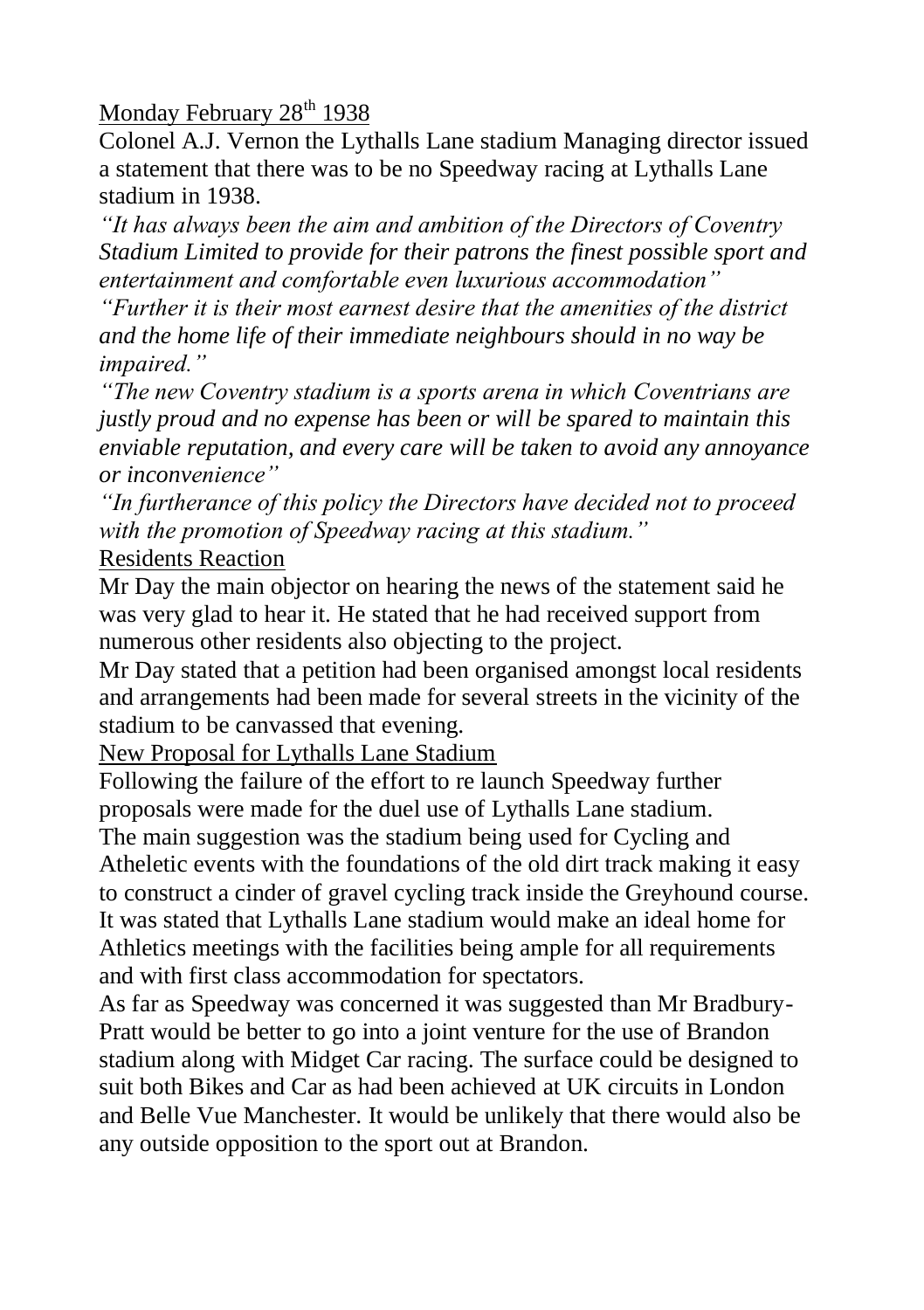# **Nigel's Natterings**

# A few more items from **Nigel Bird**.

# **One offs**.

Plymouth and Cardiff ran just one meeting each in 1937 to celebrate the Coronation. It is reported that Cardiff ran one meeting in October 1934, no results found so far.

Crystal Palace: can only find one meeting in 1936 and 1937. Seems 1938 was Midget cars.

# **Lady Rider**

A Miss Pursey had several practice runs at Sloper Rd Cardiff and was due to give a demonstration ride in July 1930.

### **A Boocock in 1929**

Perhaps early day Leeds rider Harry Boocock of Pudsey should have stuck to Dirt track racing? His appetite for speed led him to power boat racing which sadly ended up with his drowning in the river Ouse. (Marine Gardens rider Oliver Goodfellow was drowned in a boating accident. **Eds)**

# **Harold Stevens**

Exeter"s popular Australian Harold Stevens was actually born nr Cullompton Devon in 1903 but migrated to Oz in 1908.

# **Stainforth 1930**

Stainforth, located in South Yorkshire, was another track to use stacked turves as a safety fence (a la Burnley). [ It has an unusual claim to fame as it operated briefly as a riders' co-operative. Eds]

# **Forgotten Aussies**

Jack Gorman was born in Sydney and grew up in Kensington. Took up speedway as a solo rider at Cumberland Oval and later became a top B grader, verging on A grade, at the Sydney Sports Ground and Sydney Showground. Recommended to Birmingham by Graham Warren and given a contract in, 1953. Jack settled in very quickly in the UK and after a number of second half wins, was actually drafted into the First Division side as No. 1 reserve. Sadly, in his last second half outing he suffered severe head injuries, remained in a coma for weeks and never fully recovered. He married a Birmingham girl and never returned to Australia. He died in Birmingham a year or so ago. He did a few laps at Cradley Heath in the 1960's and looked quite fast but didn't have the funds to set himself up for another try at speedway, although he was keen to do so. He was a very affable bloke.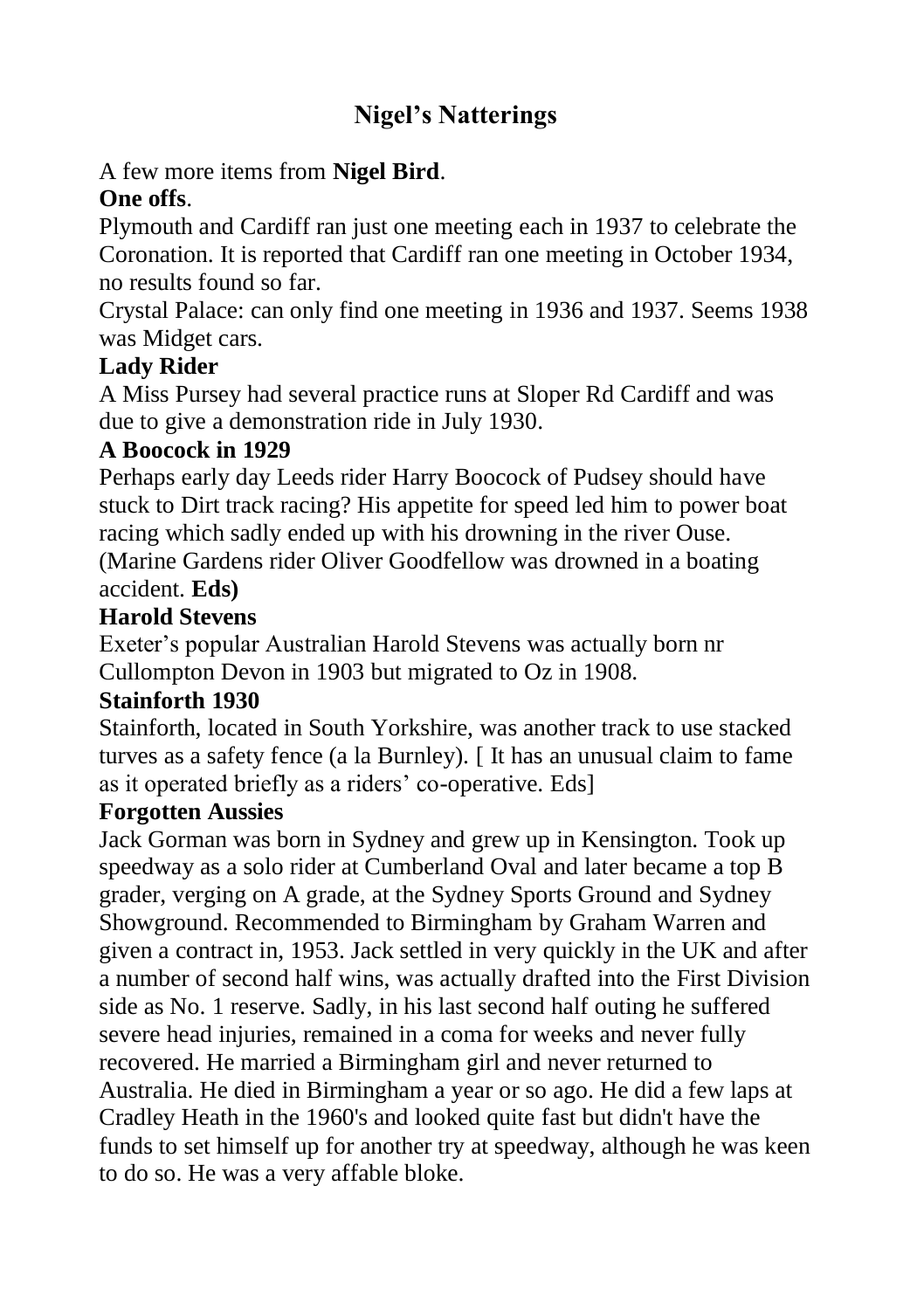Jack came to England at the same time as another young Australian hopeful by the name of Maxwell (Max) Seward who rode a few times in the old Southern Area League for Brafield but never made the grade. Max also stayed on in England and married a Black Country girl. He later had three sons Garry, Alec and Karl who all rode for a local Cycle Speedway Club, "Sandwell". As far as I know, he still lives in the Black Country. (Thanks to Brian Darby, Jim Shepard and Brian Buck)

# **Sunday Independent : The Cornish Version**

**Bob Ballard** from way down in Somerset has sent us an extract from a newspaper published in Liskeard, Cornwall which has amazing speedway coverage. It covers the whole South West and has specific editions for Bristol, Somerset, Dorset and Wiltshire; Devon and Plymouth, and Cornwall with the speedway coverage common to all. The forty four page sports special in tabloid size and the extract covers Plymouth Speedway and Somerset Speedway and the edition Bob sent has an item about Exeter. It devoted almost two full pages to speedway. The paper is glowing colour with really good quality photographs and lengthy reports. This sets the standard for local / regional speedway coverage. It isn"t on line just now but the publishers hope to go on line about Christmas so we"ll update you when it does. **Jim Henry**

# **Another Track Out of the Woodwork**

**John Skinner**'s excellent Defunct Tracks web site is carrying an item about a 1939 venue at venue called Little Wheatley Farm at Rayleigh. It yet again begs the question – how many more pre-war venues lie hidden in the pages of dusty newspapers? For John"s site which is well worth a look, go to [www.defunctspeedway.co.uk](http://www.defunctspeedway.co.uk/) **Jim Henry**

Belle Vue Book Review

Contact details for Colin Parker – Author of Coventry"s Two Speedways have changed / were incorrect. Email now cparker274@btinternet.com Phone number 01926 854852. **JH**